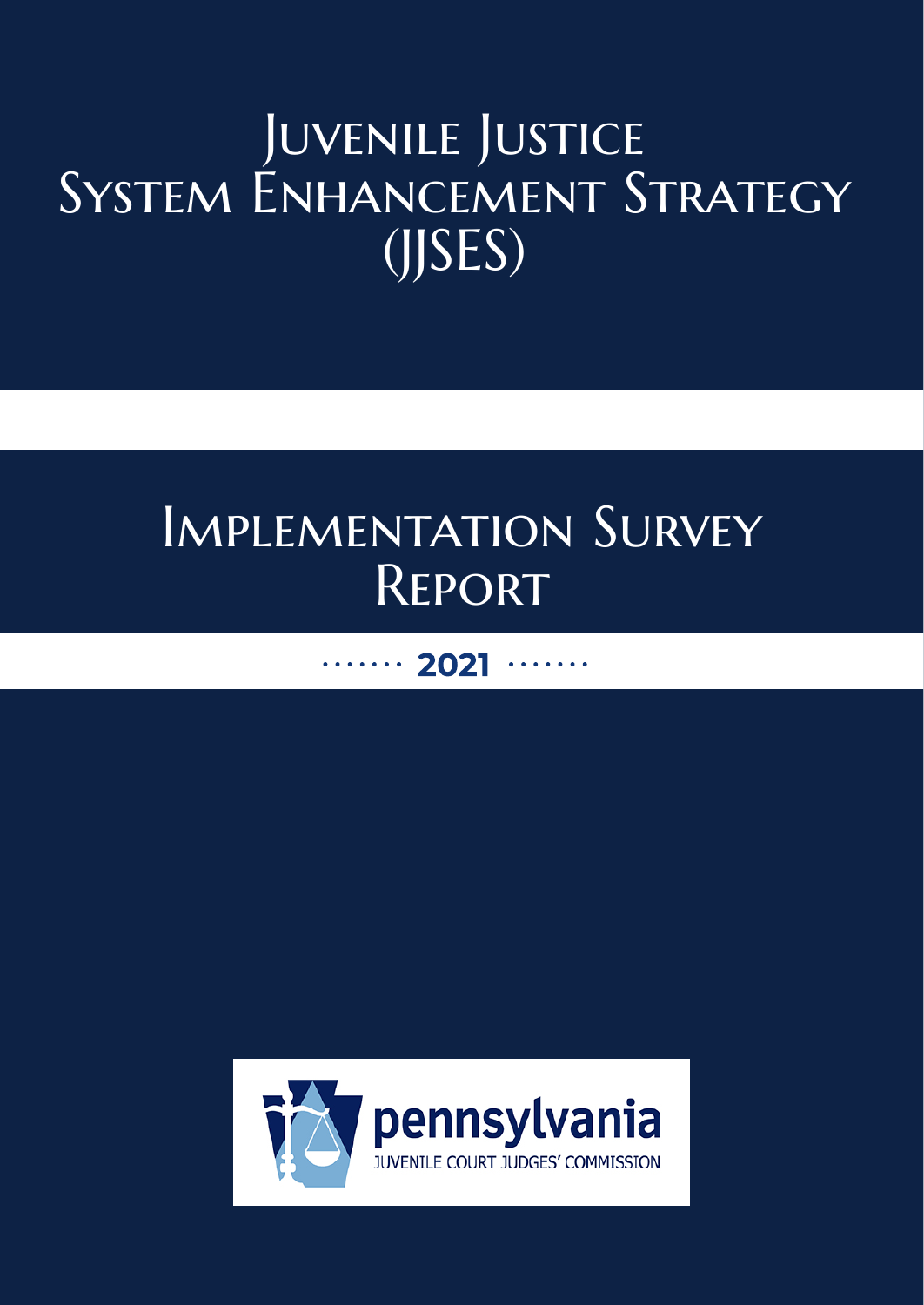## **TABLE OF CONTENTS**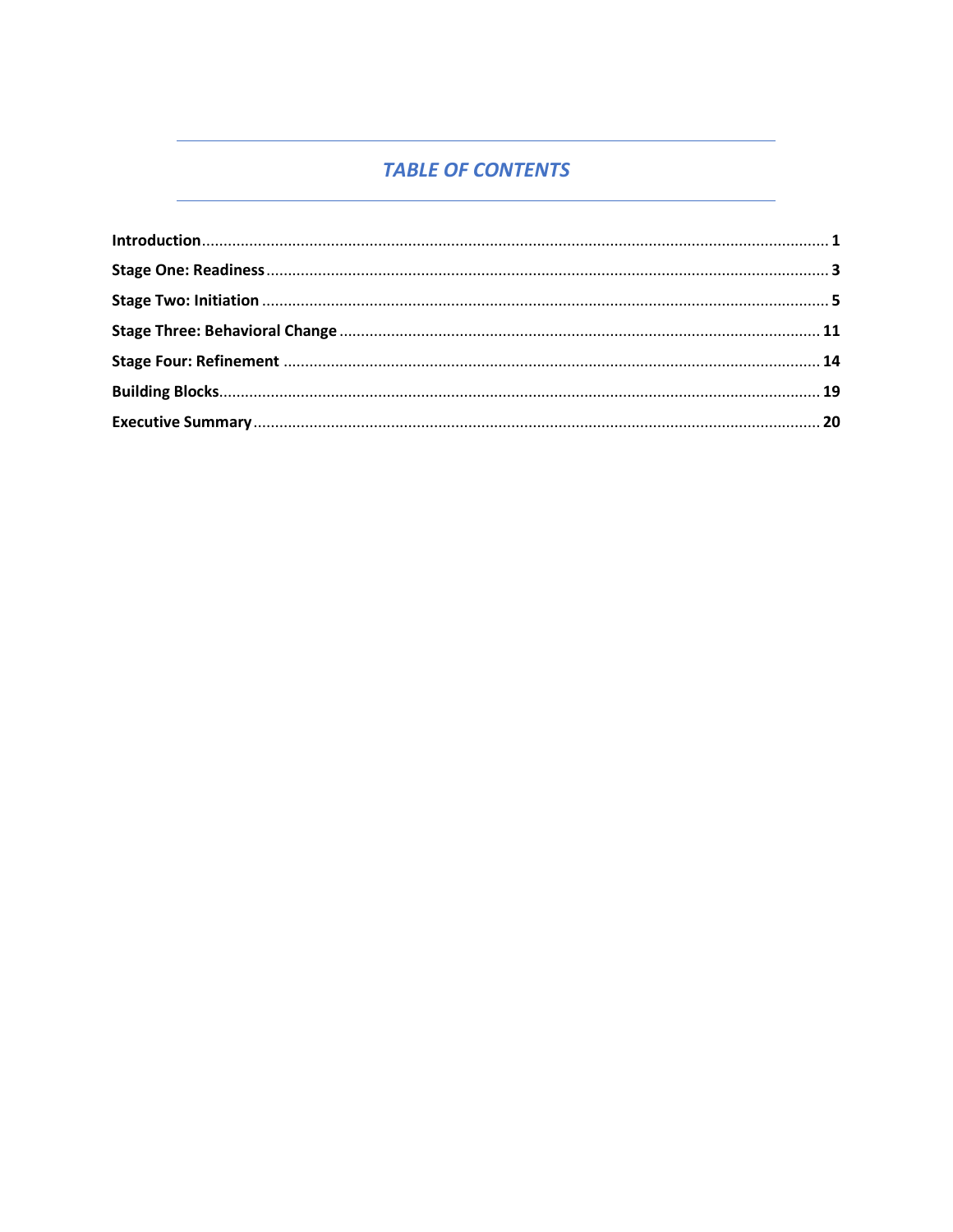## *INTRODUCTION*

As a national leader in juvenile justice, Pennsylvania has an ongoing commitment to improving its balanced and restorative justice outcomes through innovation and vision, strong partnerships at both the state and local levels, and cooperation with both public and private sector service providers.

In June 2010, the Executive Committee of the Pennsylvania Council of Chief Juvenile Probation Officers, and the Juvenile Court Judges' Commission (JCJC) staff conceptualized at their annual strategic planning meeting what would become known as the Juvenile Justice System Enhancement Strategy (JJSES). These systems partners agreed that the JJSES was needed to establish a sustainability plan for various juvenile justice reform initiatives and enhance efforts around the implementation of evidence-based practices in the Commonwealth.

The JJSES supplements the principles of Balanced and Restorative Justice (BARJ) – the foundation upon which Pennsylvania's juvenile justice system was built – by focusing on the use of research evidence to achieve one of the core BARJ objectives: increasing youth skills (competency development) in order to reduce the likelihood that those involved in the juvenile justice system will commit delinquent acts in the future.

In 2011, the JJSES's Statement of Purpose was created. The Statement of Purpose was designed to reflect the underlying goals of BARJ and of the JJSES initiative:

- Employ evidence-based practices, with fidelity, at every stage of the juvenile justice process;
- Collect and analyze the data necessary to measure the results of these efforts; and, with this knowledge,
- Strive to continuously improve the quality of our decisions, services, and programs.

In April 2012, the Juvenile Justice System Enhancement Strategy Monograph, which lays the roadmap for JJSES implementation, was released. That same year, all sixty-seven juvenile probation departments participated in one of six regional JJSES planning meetings. As part of these activities, juvenile probation departments were asked to complete a self-report survey. This survey, which has become known as the JJSES Implementation Survey, was designed to provide stakeholders with the capacity to examine implementation and sustainability of the strategy across the Commonwealth, on both a county-specific and statewide aggregate level.

Beginning in 2013, to drive the implementation of JJSES, two major changes occurred. First, juvenile probation departments were required to complete the JJSES Implementation Survey in conjunction with the annual JCJC Juvenile Probation Services (JPS) grant process.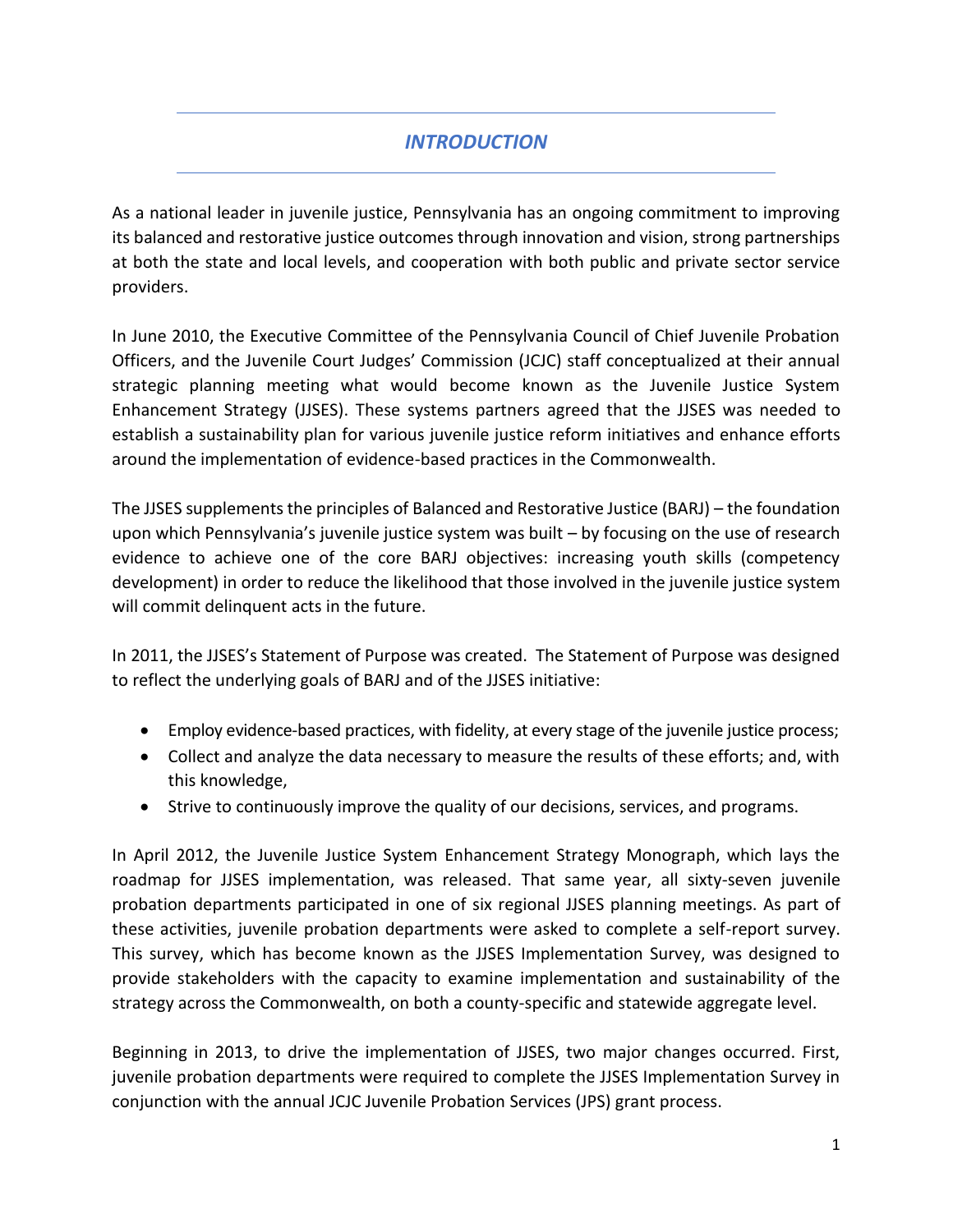Second, requirements in order to receive JPS grant funding for juvenile probation departments include agreement to:

- 1. The implementation and utilization of the Youth Level of Service (YLS);
- 2. The utilization of the YLS to make dispositional recommendations; and
- 3. The development of a case plan using the results of the YLS.

The following report demonstrates the implementation and sustainability of the JJSES in Pennsylvania over the last ten years (beginning FY2012-2013), as captured through the JJSES Implementation Survey. Using a series of metrics that the survey has consistently measured over multiple years; this report seeks to quantify how JJSES has gradually become embedded within Pennsylvania's juvenile justice system and the steps that have been taken to ensure the sustainability of these initiatives. The second portion of this report highlights the major findings from the FY2021 – 2022 JJSES Implementation Survey.

For the trend analysis portion of this report, metrics from the original FY2012-2013 JJSES Implementation Survey and forward were included. This survey, however, has changed and evolved over the last decade. Certain metrics available in more recent versions of the survey were not available in the original FY2012-2013 survey, and some metrics from those early versions have been modified and amended significantly over the years. Given this, only those metrics consistently asked over time, with limited variation in the wording of questions, are included. Supplemental data from the Pennsylvania Case Management System (PaJCMS), the EPISCenter, as well as data maintained by the Assessment/Case Planning Committee is also included in the report.

The Implementation Survey continues to be a valuable tool to track how the juvenile justice system has changed in response to JJSES. It also serves as a mechanism to identify areas where there are gaps in the state's efforts to incorporate evidence-based programming and practices.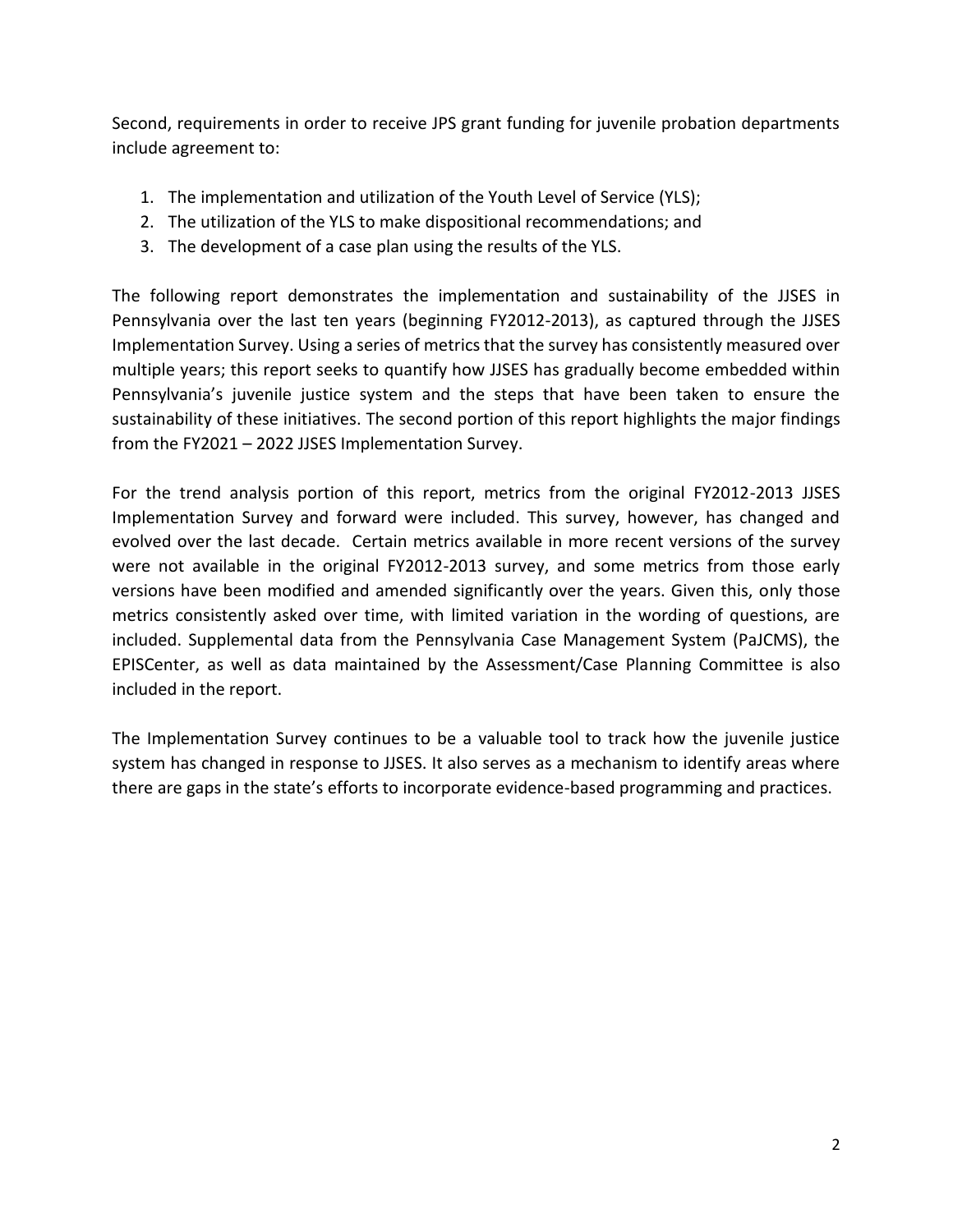## *STAGE ONE: READINESS*

In order for the JJSES to be successful, all of the key stakeholders in the juvenile justice system need to be invested. Judges and district attorneys must understand how the YLS and case plans function and their role in dispositional decision-making. Similarly, victim advocates must understand how reducing a youth's risk to re-offend ultimately enhances public safety and diminishes future harm to both communities and potential victims. Finally, service providers must be committed to utilizing evidence-based services that effectively target criminogenic needs.

#### **Takeaway #1: Probation departments are meeting with stakeholders on a more frequent basis.**

Collectively, juvenile probation departments are meeting with stakeholders more frequently.

• The percentage of departments that reported that they meet with stakeholders on a regular basis has nearly doubled from 34% of probation departments to 67%.

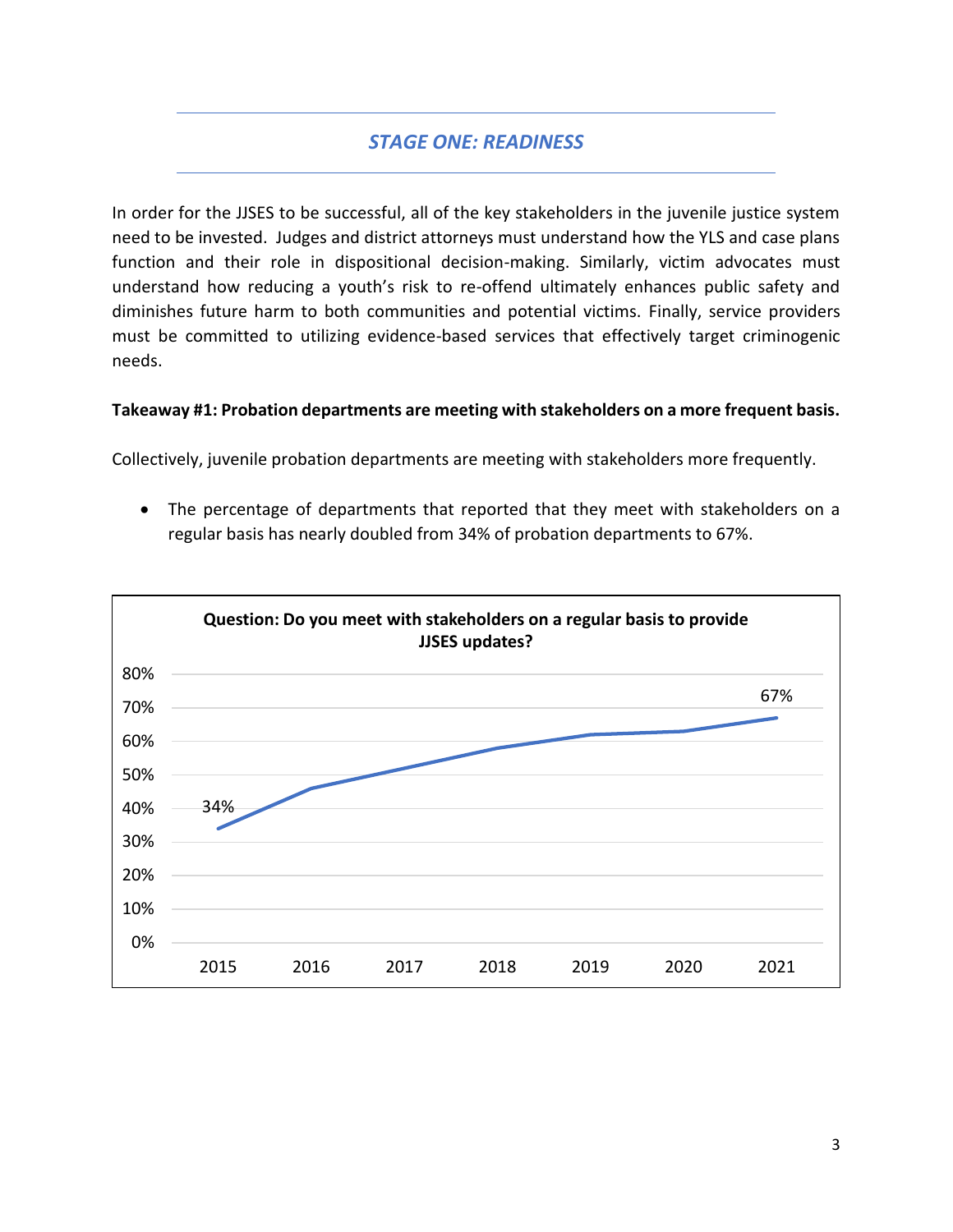#### **Takeaway #2: Certain stakeholder groups continue to be more actively engaged than others.**

The data demonstrate that certain stakeholder groups continue to be more actively engaged in JJSES activities than others. While judges and service providers are the most likely to be involved in JJSES activities, it is much less common for district attorneys, public defenders, and victim advocates to be actively engaged in such activities.

- Over three-quarters of departments reported that their judge(s) was actively engaged in their JJSES activities (up from 59% in 2015).
- Less than 40% of juvenile probation departments reported that their district attorneys, public defenders, and victim advocates were actively involved in JJSES activities, and there has not been much change since 2016.

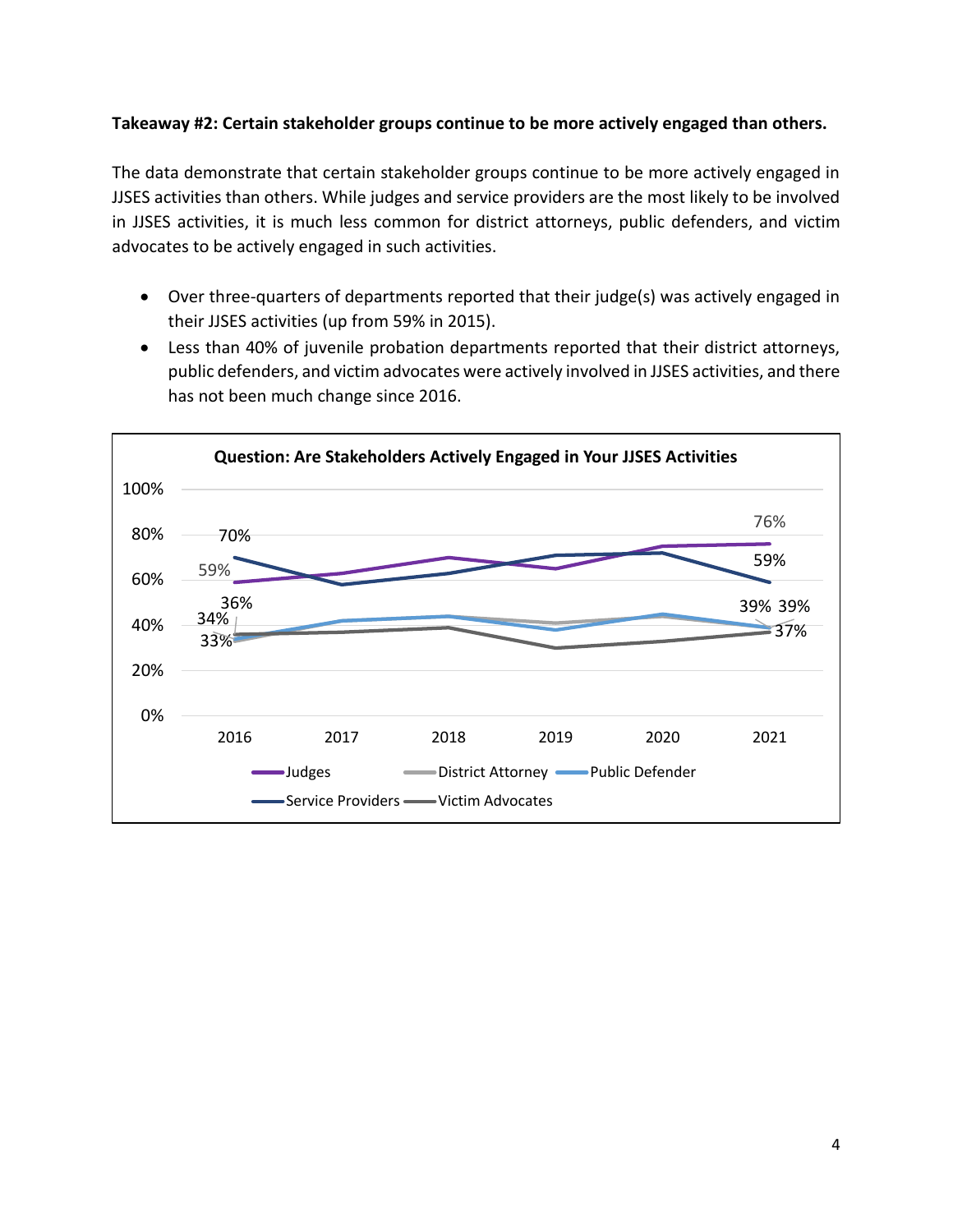## *STAGE TWO: INITIATION*

Over the last 12 years, the state has collectively progressed through the foundational steps of the "Initiation" stage of the JJSES.

**Takeaway #1: The YLS, arguably the cornerstone of the JJSES, has been put into practice in nearly all juvenile probation departments.** 

The YLS is a valid and reliable risk instrument that assesses risk for recidivism by measuring 42 risk/need factors within eight domains. The calculated risk score helps identify *who* should receive juvenile justice interventions and treatment, while the domains identify *what* criminogenic needs must be addressed with the young person. Additionally, the responsivity portion of the tool highlights *how* treatment should be delivered.

Beginning in 2009, a small cohort of juvenile probation offices were trained on the YLS and ultimately integrated into the daily practice of their departments. By 2012, 66 of 67 juvenile probation departments were trained on the tool. Since then, the YLS has become an integral part of Pennsylvania's juvenile justice system. In December 2021, the final probation department was trained on the tool.

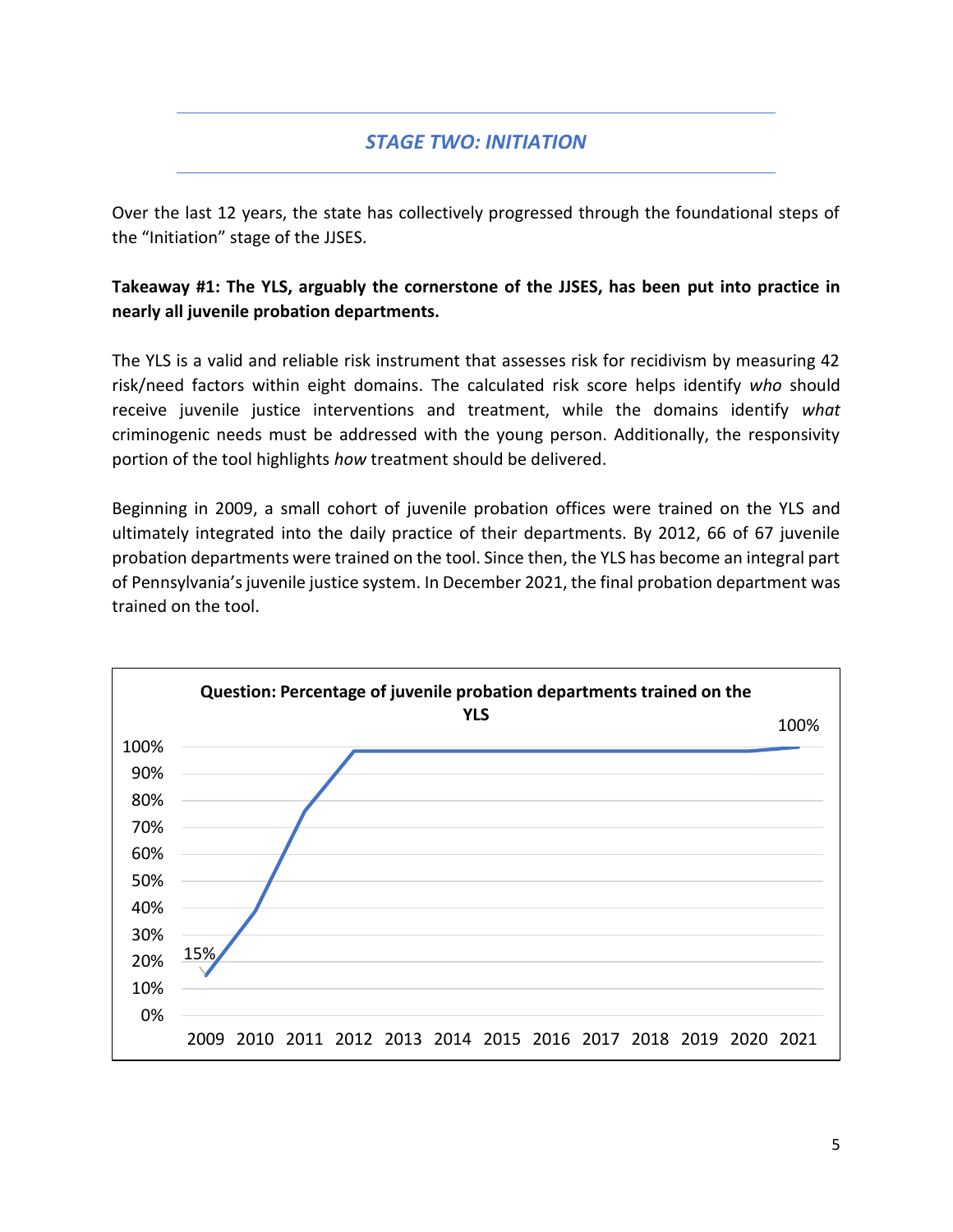Understanding the importance of the YLS in making the Pennsylvania juvenile justice system truly data driven, the JCJC approved in FY 2013-2014 a new allocation methodology for the Juvenile Probation Services Grant program. Beginning that fiscal year, in order for juvenile probation departments to receive their Juvenile Probation Services Grant, they were required to:

- 1) Implement the YLS;
- 2) Use the results of the assessment for dispositional decision-making; and
- 3) Use the results of the YLS for case planning purposes.

Since then, all 67 counties have committed to these three conditions.

**Takeaway #2: Pennsylvania has systematically adopted several additional key pieces of the "Initiation" stage of the JJSES.**

#### *YLS-Informed Case Plans*

Similar to the YLS, small pockets of juvenile probation departments throughout the state were using YLS-informed case plans in 2009. Over the next twelve years, the juvenile justice system would see nearly full implementation of case plans that specifically meet the individual risk and needs of each juvenile based on the results of the YLS. In 2021, 85% of juvenile probation departments are using YLS-informed case plans.



Note: While YLS-informed case plans were utilized by some departments as early as 2009, the JJSES Implementation Survey was not developed until 2012.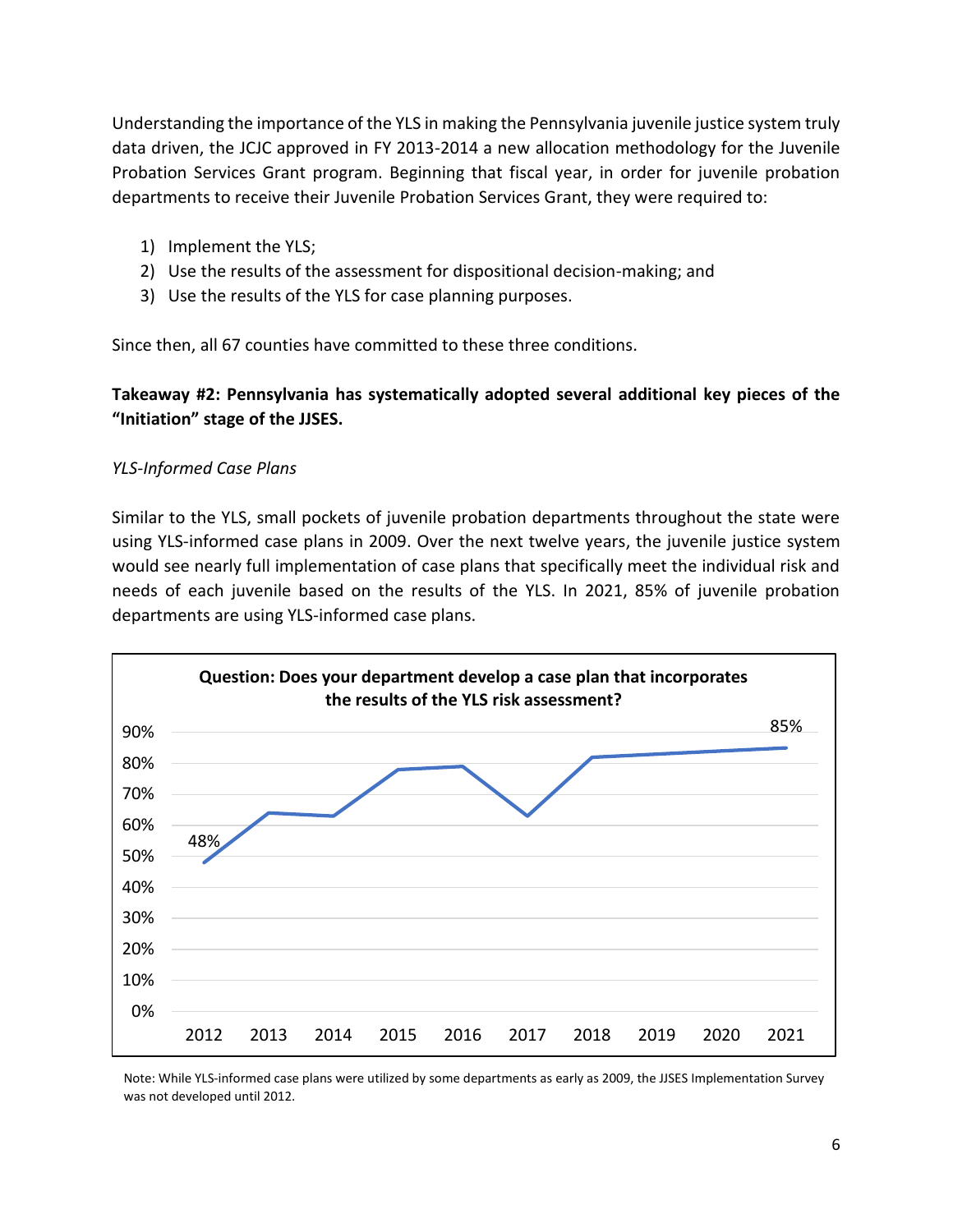## *Motivational Interviewing and the Pennsylvania Detention Risk Assessment Instrument (PaDRAI).*

By 2016, targeted efforts to fully integrate the remaining Stage Two activities occurred. Juvenile probation departments were strongly encouraged, though not required, to formally implement motivational interviewing and the Pennsylvania Detention Risk Assessment Instrument (PaDRAI). Since then:

- The percentage of departments that have initiated the formal implementation of motivational interviewing has increased 33% (from 55% of all departments to 73% of all departments).
- The percentage of departments that have adopted the PaDRAI has more than doubled (from 18% in 2016 to 48% in 2021).



## **Takeaway #3: Pennsylvania is moving towards the implementation of additional screening tools that will positively impact the youth in the system.**

Research consistently demonstrates that many youth involved with the juvenile justice system have mental health issues and/or trauma. Understanding the importance of identifying and addressing these non-criminogenic needs to ultimately help reduce the likelihood of future delinquent behavior, a growing number of juvenile probation departments have adopted relevant screening tools.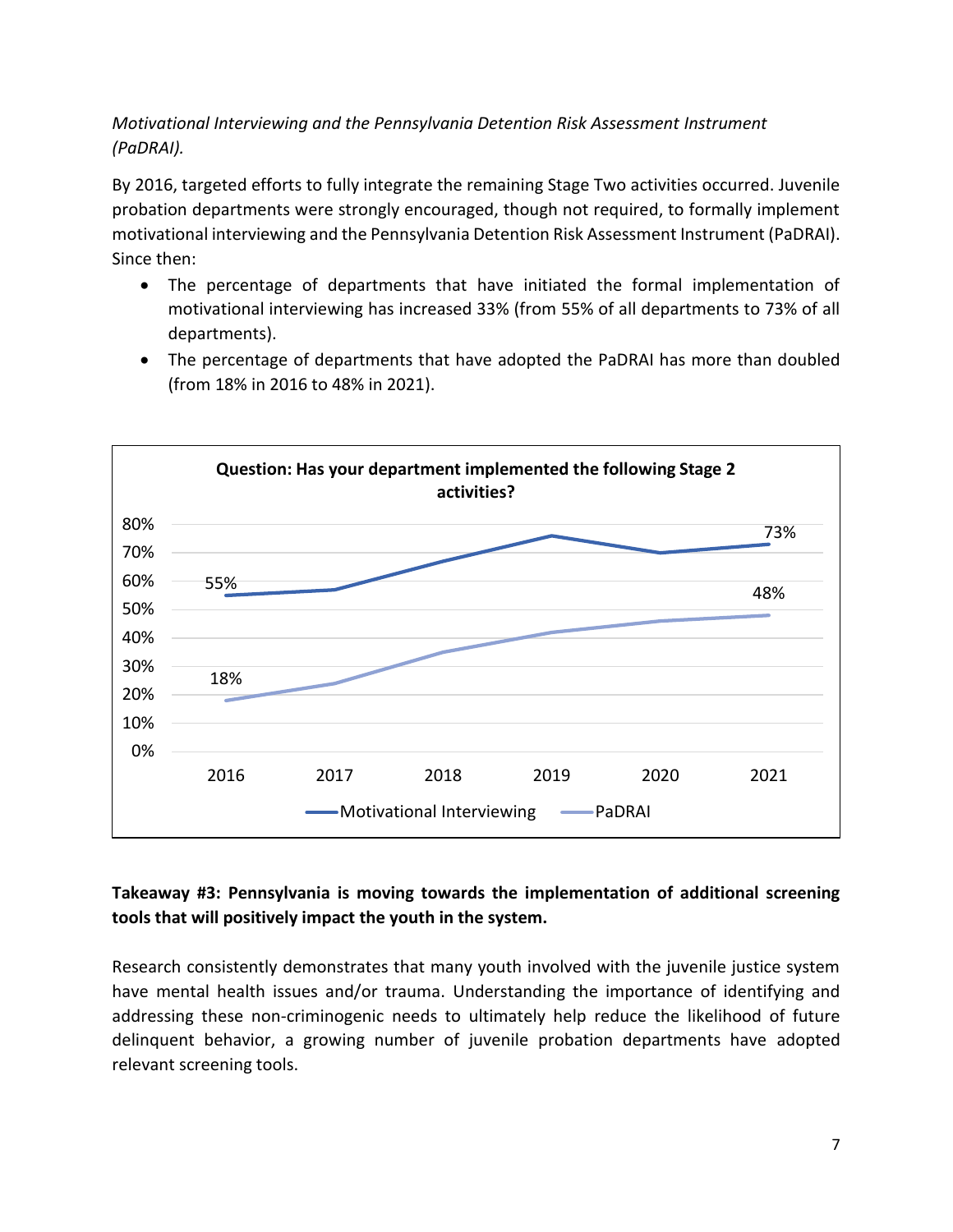

Nearly half of the departments in the state have adopted either a mental health or trauma screening tool, up from one-third of departments in 2018.

## **Takeaway #4: Pennsylvania continues to plan for and commit to the sustainability of the foundational pieces of the JJSES, situated within Stage Two of the Framework.**

The state continues to put into practice steps to ensure that the Stage Two activities are sustainable over time. Specifically, the state has developed a cadre of professionals who can function as subject matter experts on each of the Stage Two activities. These individuals are available for training, technical assistance, and peer support and mentoring, and they play an important role in the state's Continuous Quality Improvement (CQI) efforts.

To demonstrate, in 2021, there were 253 YLS Master Trainers (not shown). Ninety percent of juvenile probation departments reported that the majority of their staff received a YLS Booster training from a YLS Master Trainer during the past year.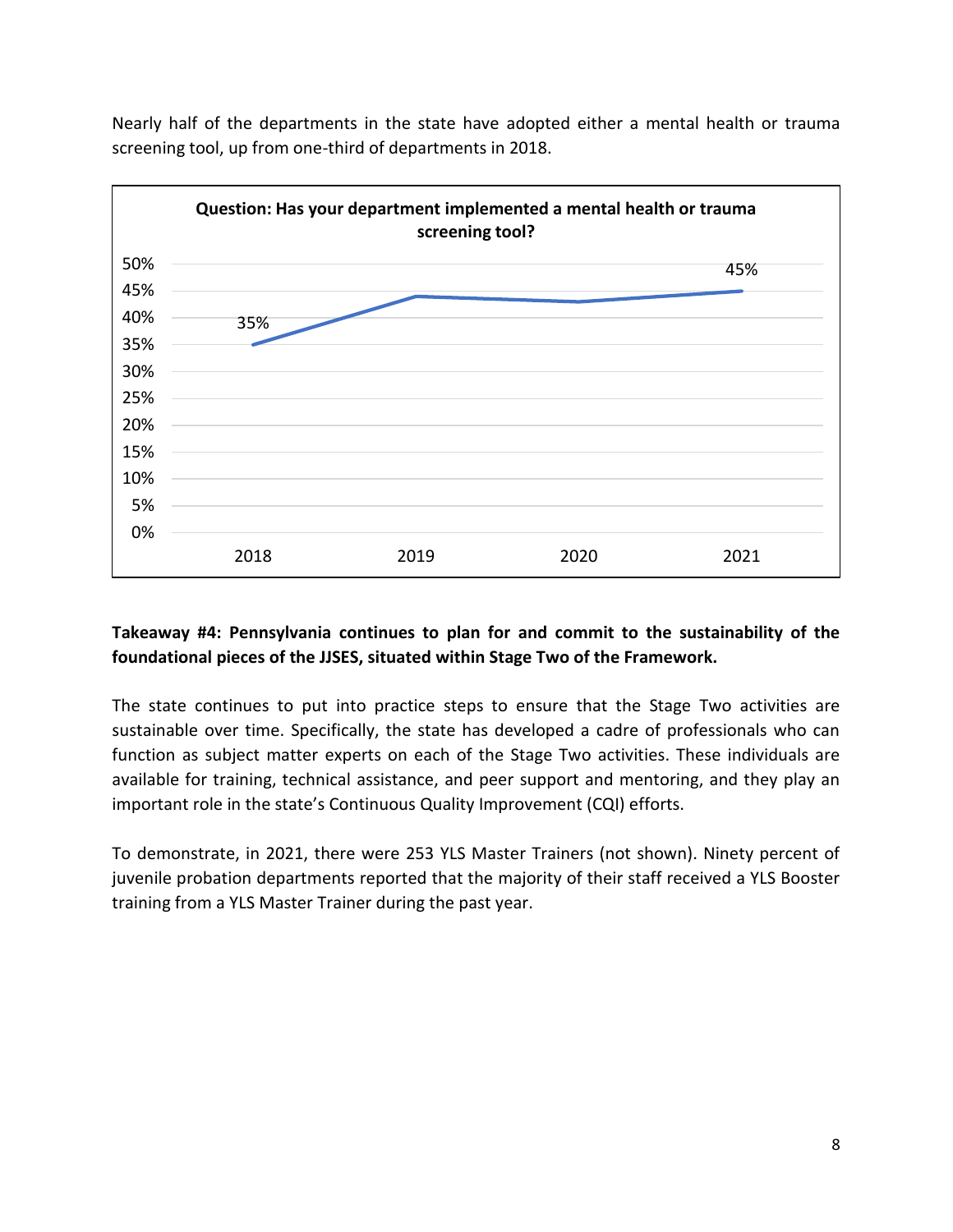

The number of case plan coordinators/coaches has increased from 112 (in 2018) to 130 (2021).



\*Figures include the total number of case plan coordinators/coaches statewide.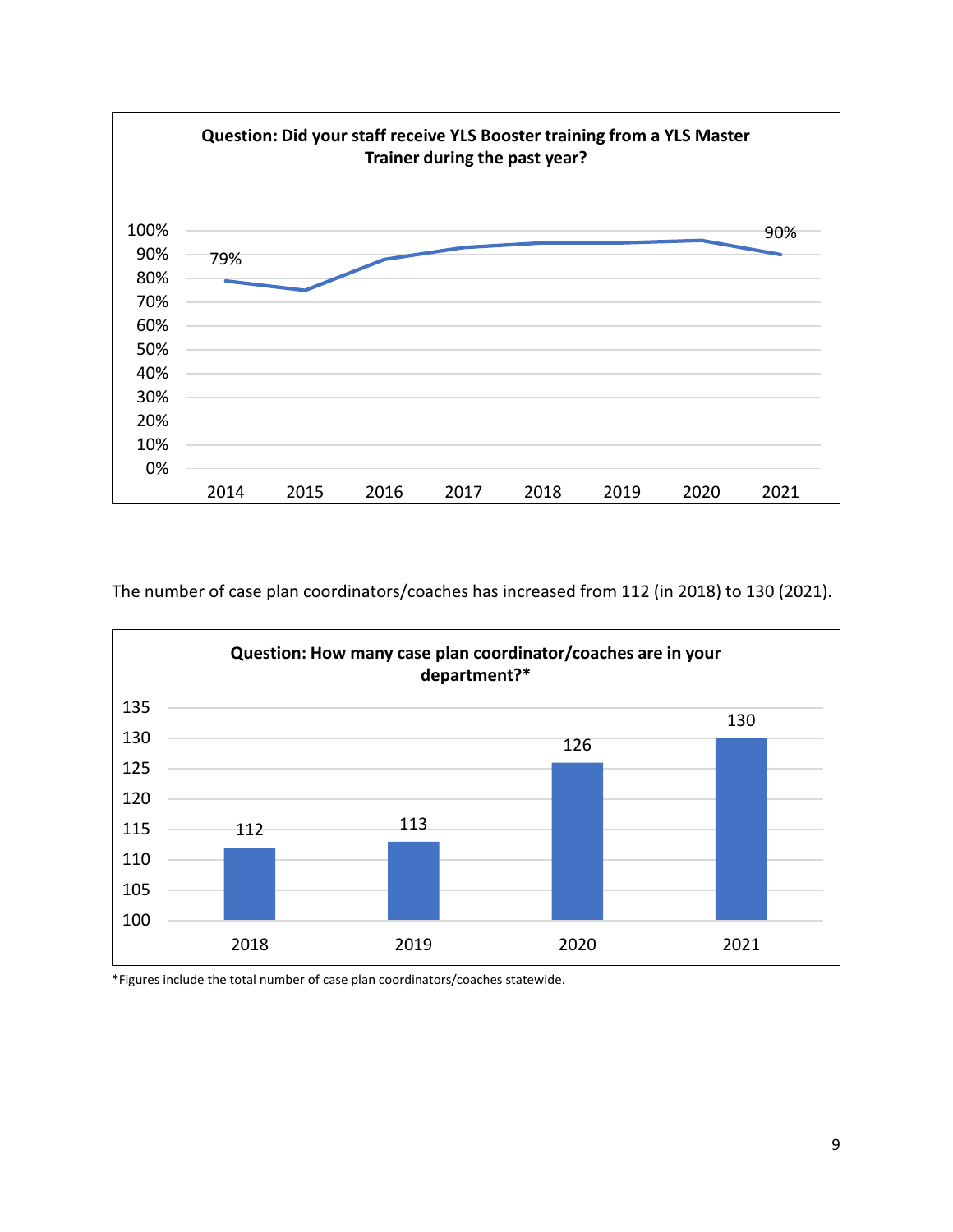

Additionally, there are currently 154 motivational interviewing coaches across the state, up from 139 in 2018.

\*Figures include the total number of trained motivational interviewing coaches statewide.



Finally, there are currently 50 PaDRAI coordinators in the state.

\*Figures include the total number of PaDRAI coordinators statewide.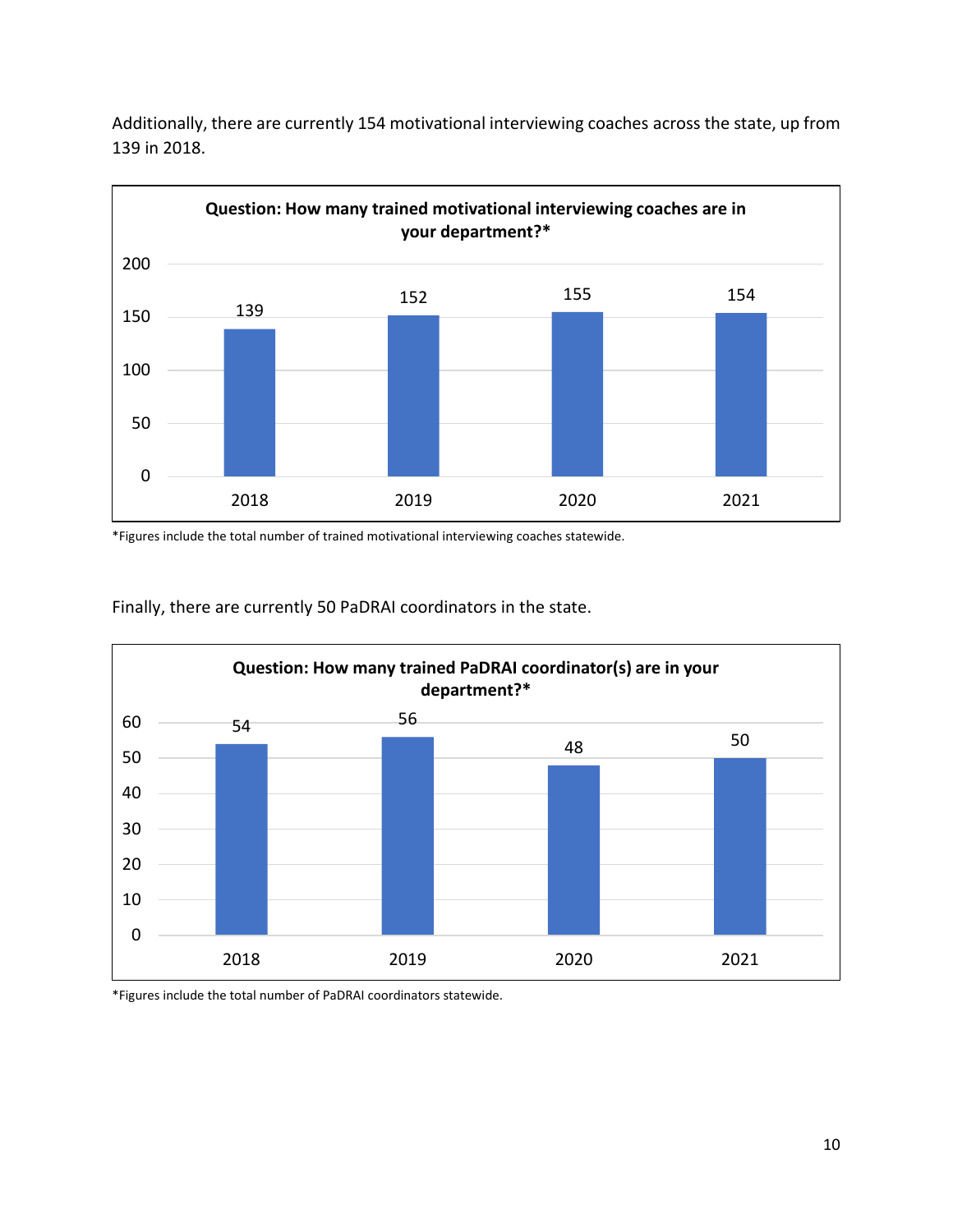## *STAGE THREE: BEHAVIORAL CHANGE*

A core goal of the Pennsylvania Juvenile Justice System according to its Balanced and Restorative Justice (BARJ) mission statement is to build skills and competencies so that youth can become productive members of the community. The state is in the process of shifting from a juvenile probation system where the probation officer's main competency development role was broker of outside services to one where probation officers are also active "agents of change." This transition has required both the adoption of new therapeutic programming designed for probation officers to deliver and the training of a cadre of professionals to sustain these new activities.

## **Takeaway #1: A growing number of departments are engaging in activities that require juvenile probation officers to be "agents of change."**

- In 2021, nearly 90% of juvenile probation departments reported they have engaged in Four Core Competencies (4CC), Carey Guides, Brief Intervention Tools (BITS), or the Supervisor's EBP BriefCASE (collectively referenced as "Skill Building and Tools" in the graph below).
- In 2021, half of the juvenile probation departments reported having received training on the graduated responses (up from just a quarter of departments in 2018).
- In 2021, nearly a third of departments reported that they have initiated EPICS, up from 20% in 2018.

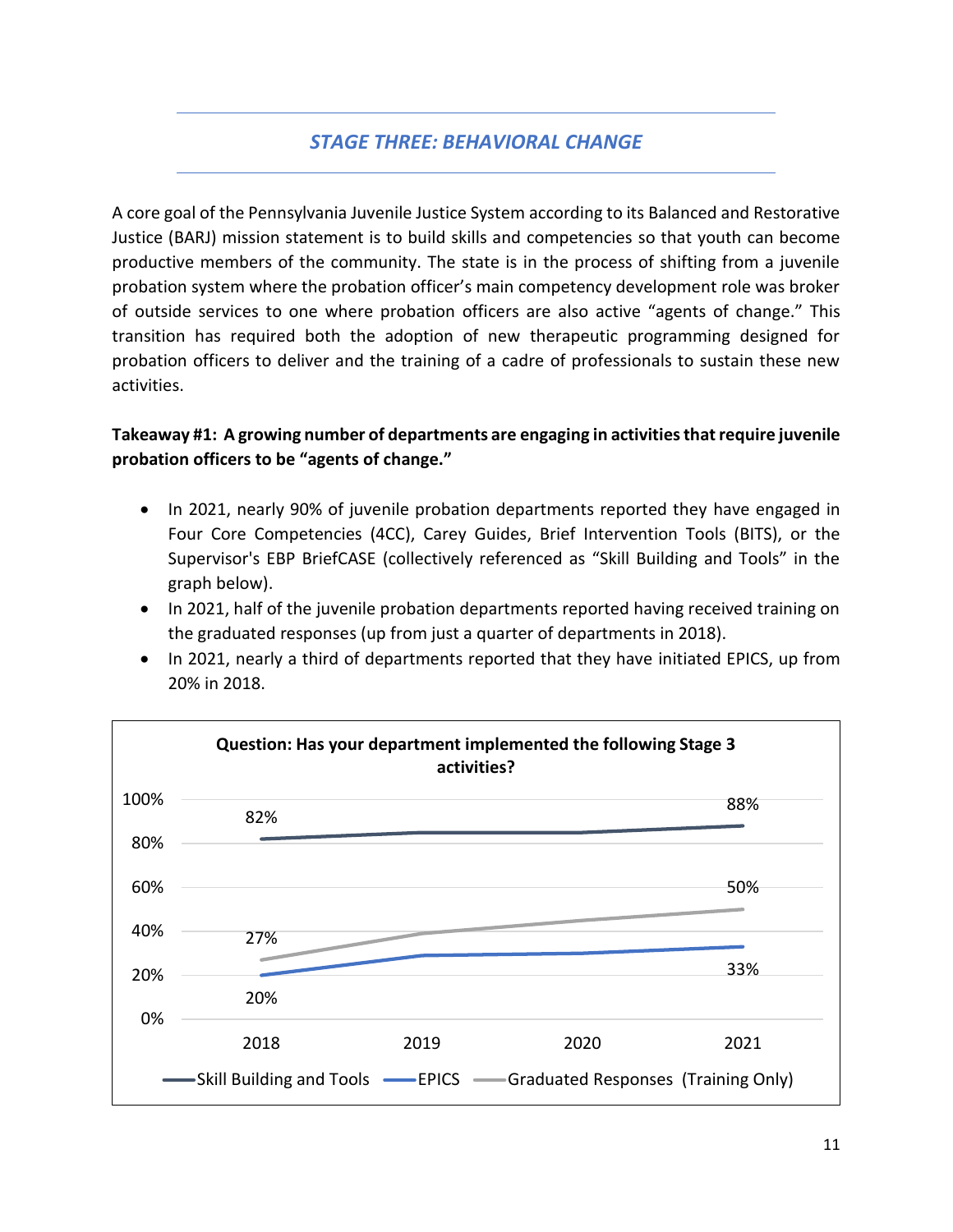## **Takeaway #2: Pennsylvania continues to plan for and commit to the sustainability of activities that allow for probation officers to permanently function in this new role.**

Similar to Stage Two, the state has developed a cadre of professionals who can function as subject matter experts on each of the Stage Three activities. These individuals are available for training, technical assistance, peer support and mentoring, and play an important role in the state's Continuous Quality Improvement (CQI) efforts for Stage Three.

There are currently 143 staff across the state who are trained as facilitators in the delivery of cognitive behavioral interventions (e.g., ART®, NCTI/Crossroads®, etc.).



\*Figures include the total number of staff who are trained as facilitators in the delivery of cognitive behavioral interventions statewide.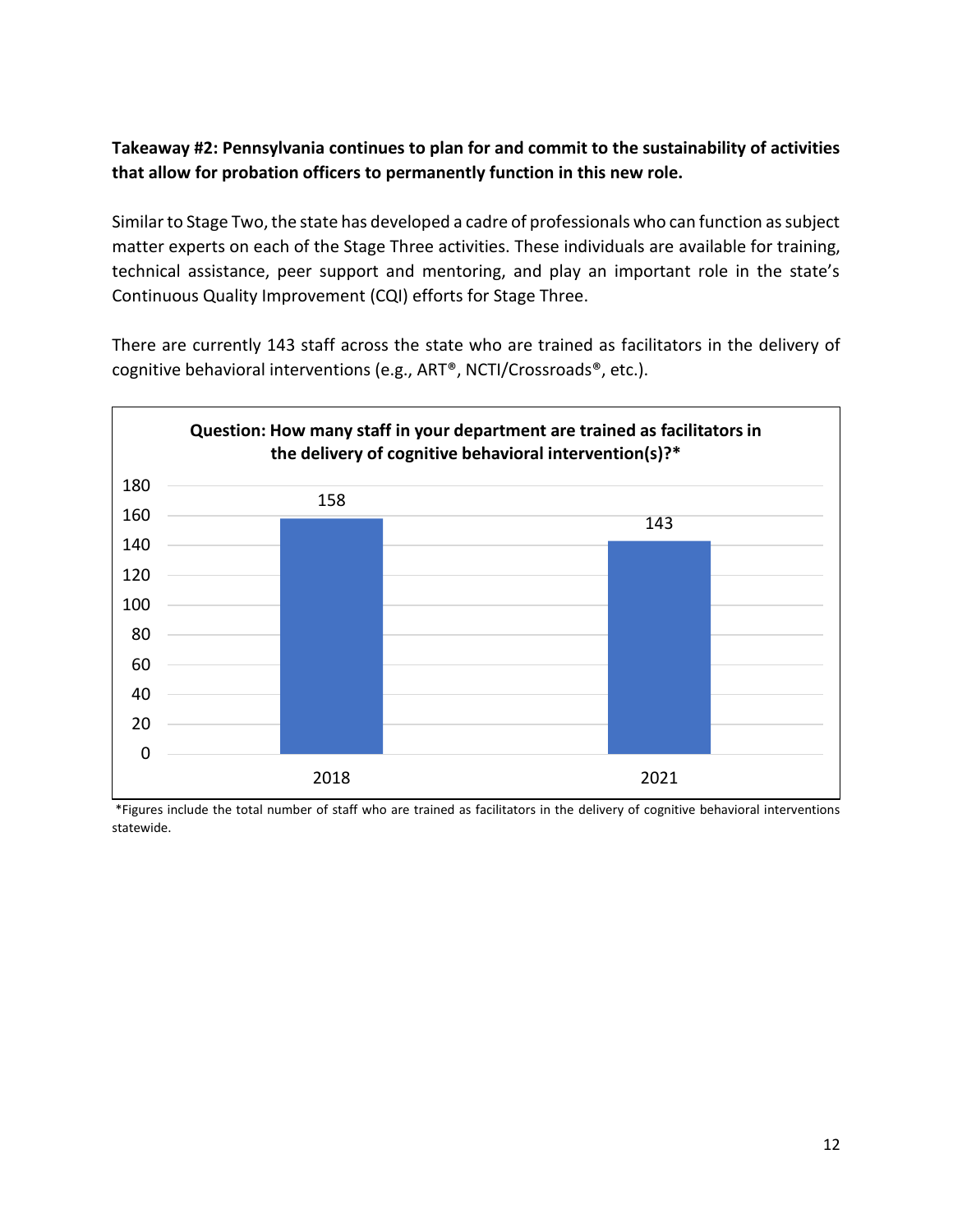

Additionally, there are currently 102 certified EPICS coaches across the state.

\*Figures include the total number of EPICS coaches statewide.





\*Figures include the total number of internal graduated response coordinators statewide.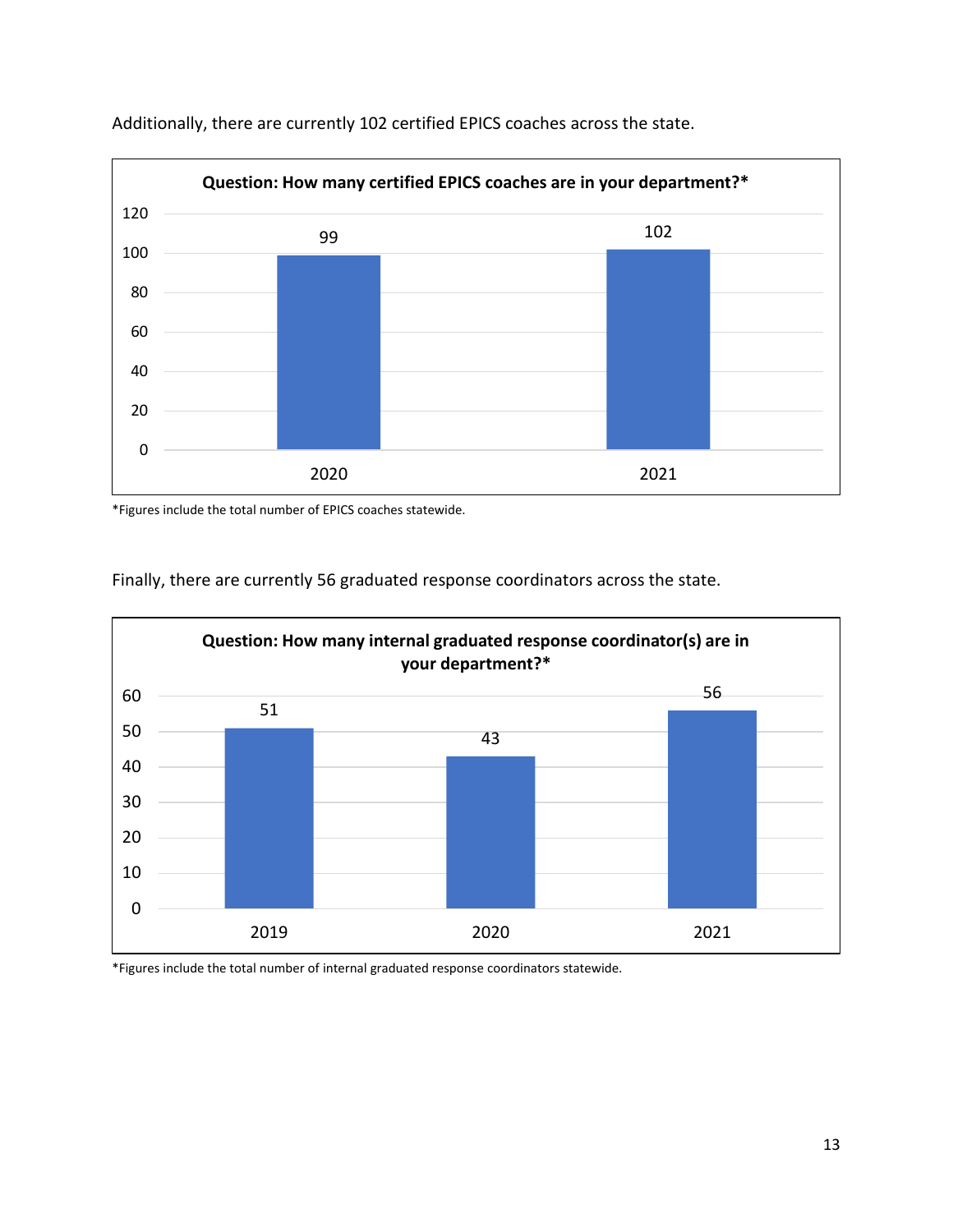## *STAGE FOUR: REFINEMENT*

Stage Four, the final stage of JJSES, involves developing a system of measurement and feedback to ensure that evidence-based programs and practices are being fully implemented and are having their intended effect. This report can be considered part of the refinement process since it attempts to measure progress in the implementation of JJSES and identify areas where there is room for improvement. Stage Four activities also seek to ensure that evidence-based practices that were once new and experimental become ingrained in the policies and everyday practices of juvenile probation departments. When a practice or procedure is formalized via a policy, it is much more likely to be embedded within the department's day-to-day business practices. Policies help to set clear expectations, in writing, for all members of the probation department. In turn, there is a clear roadmap for the "who", "what," "where," "why," and "how" of the various JJSES activities.

## **Takeaway #1: Probation departments are taking steps to embed evidence-based concepts in the organization's staff's performance-based decision-making and continuous quality improvement efforts.**

- Approximately half of departments report staff proficiency in evidence-based practices being taken into consideration when conducting performance evaluations, up from just 9% in 2012.
- Nearly two-thirds (64%) of juvenile probation departments report that evidence-based practice knowledge a consideration in staff hiring decisions, up from just 15% of departments in 2012.
- More than two-thirds (67%) of juvenile probation departments report that evidencebased practice proficiency is a consideration in staff promotion decisions, up from just 15% of departments in 2012.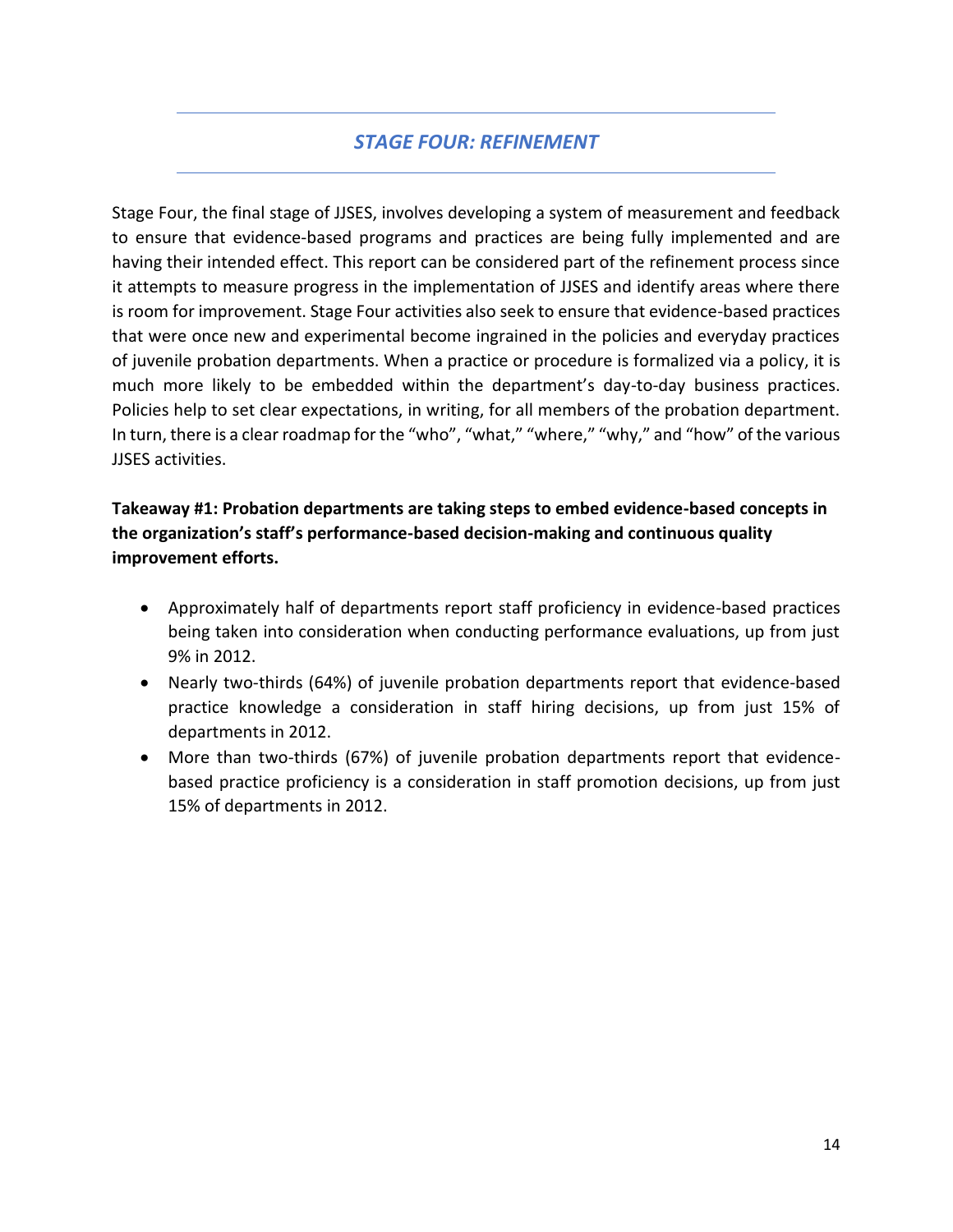

Additionally, over one-third of departments have committed to employing a dedicated staff person or unit responsible for continuous quality improvement efforts.

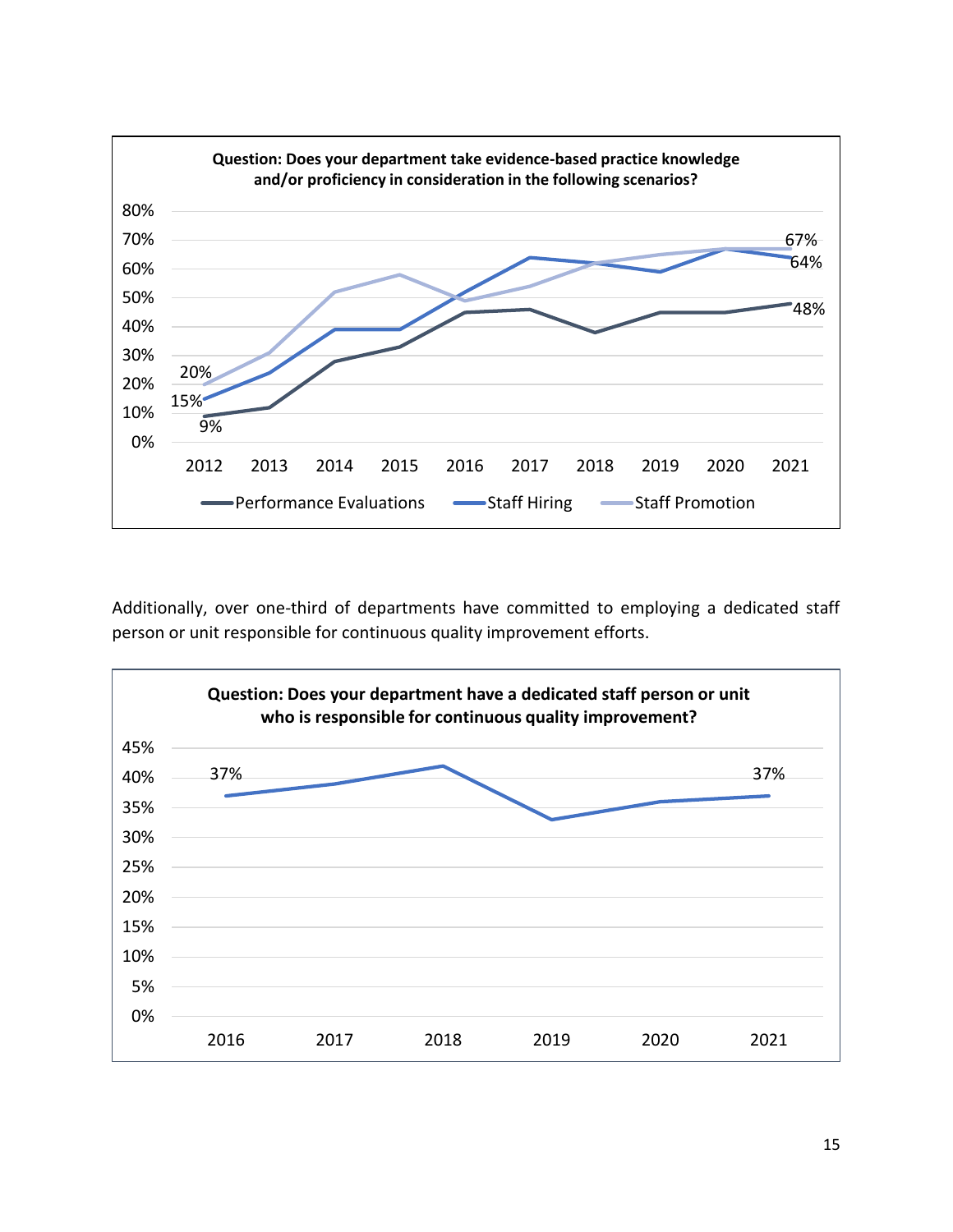**Takeaway #2: While there have been tremendous gains in implementing core JJSES activities and planning for sustainability, the state has not made as much progress with policy alignment. The data demonstrate that, aside from Stage Two activities, a gap exists between the percentage of departments reporting the implementation of an activity and actually formalizing the activity via a written policy.**

## *Stage One*

• While the percentage of departments that reported having a written policy for ensuring that new juvenile probation officers receive Introduction of EBP increased, only one quarter of departments reported having such policies in 2021.



• Furthermore, the percentage of departments reporting that they have a written policy for ongoing stakeholder engagement is even lower.

## *Stage Two*

Unlike Stage One and Stage Three, there has been solid policy alignment for Stage Two activities, with the exception of motivational interviewing.

- A total of 94% of juvenile probation departments report having a written policy for the YLS, while 72% report having a written policy for case planning.
- Among departments that have adopted the PaDRAI, 91% report having a written policy.
- Between 2018 and 2021, the percentage of departments that report having a written policy for motivational interviewing increased slightly, from 44% to 49%.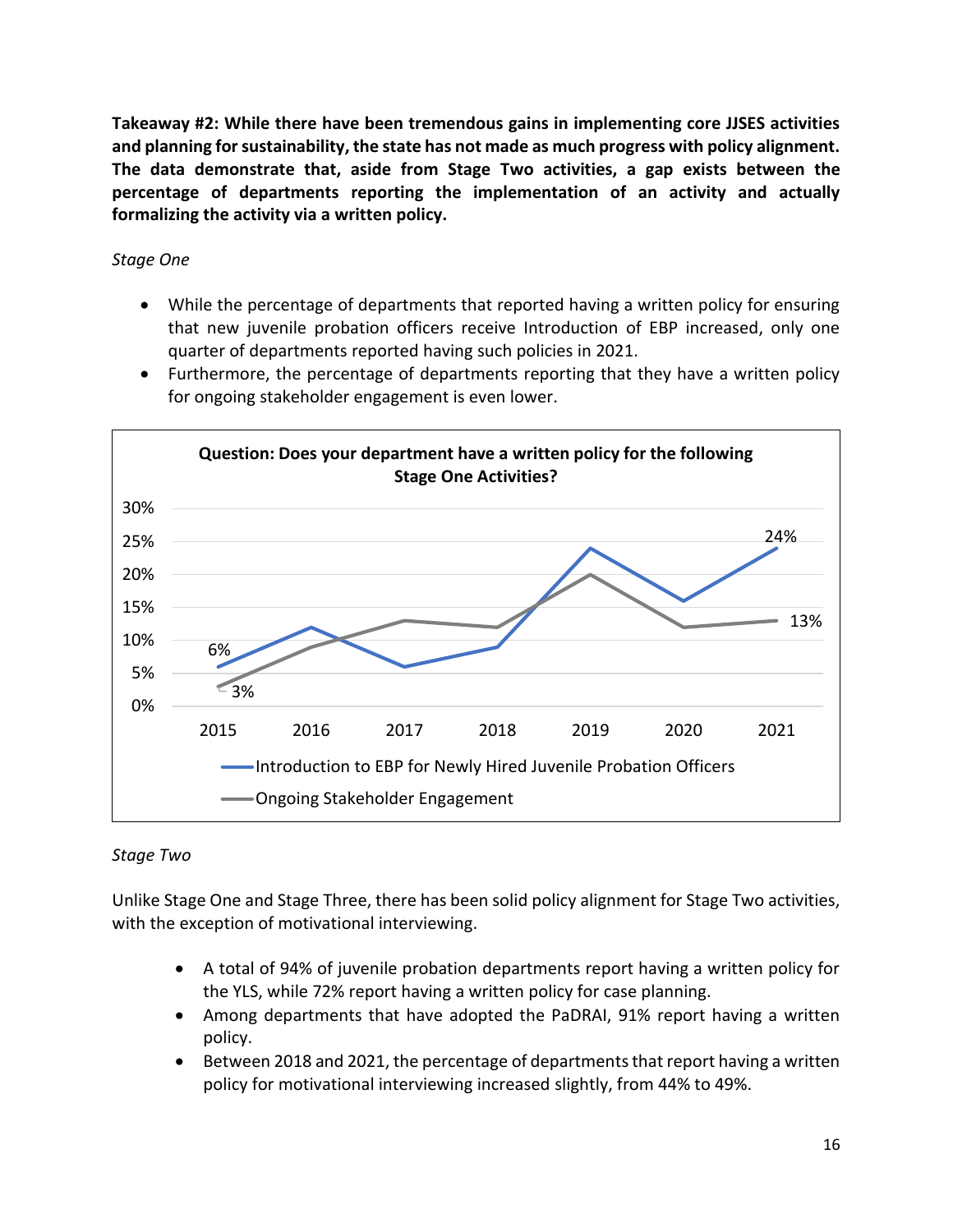

\*Figures limited to counties who have implemented the PaDRAI.

#### *Stage Three*

A growing number of departments that are implementing activities requiring probation officers to play the role of "change agent" have instituted formal written policies. Still, the majority of departments currently implementing these activities do not have a formal policy for probation officers to follow.

- Six percent of juvenile probation departments have a policy regarding cognitive behavioral interventions.
- Among departments who have implemented EPICS, 39% have a formal policy.
- Approximately 43% of departments have a policy on graduated responses, up from 23% in 2018.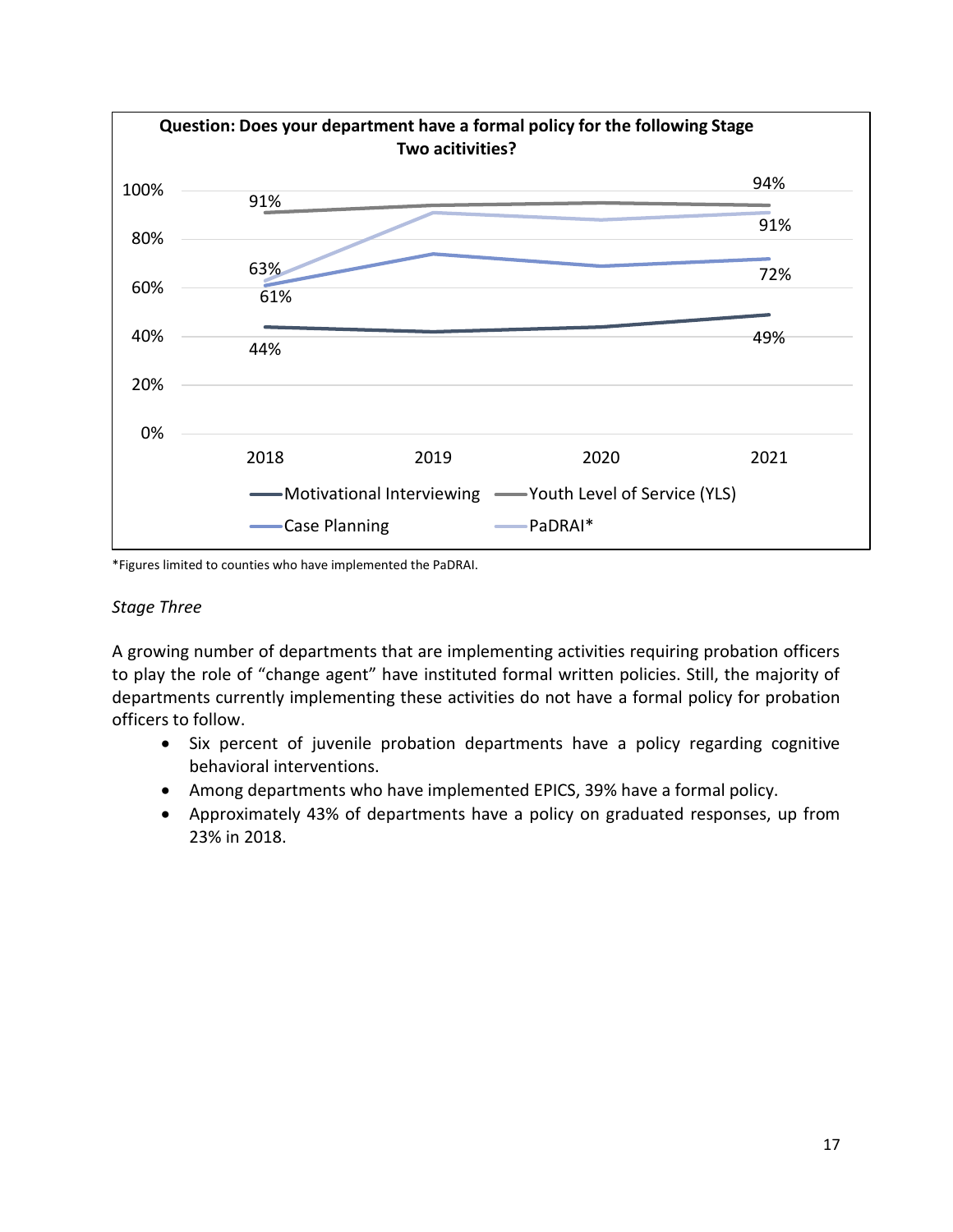

Figures lLimited to counties who have implemented EPICS.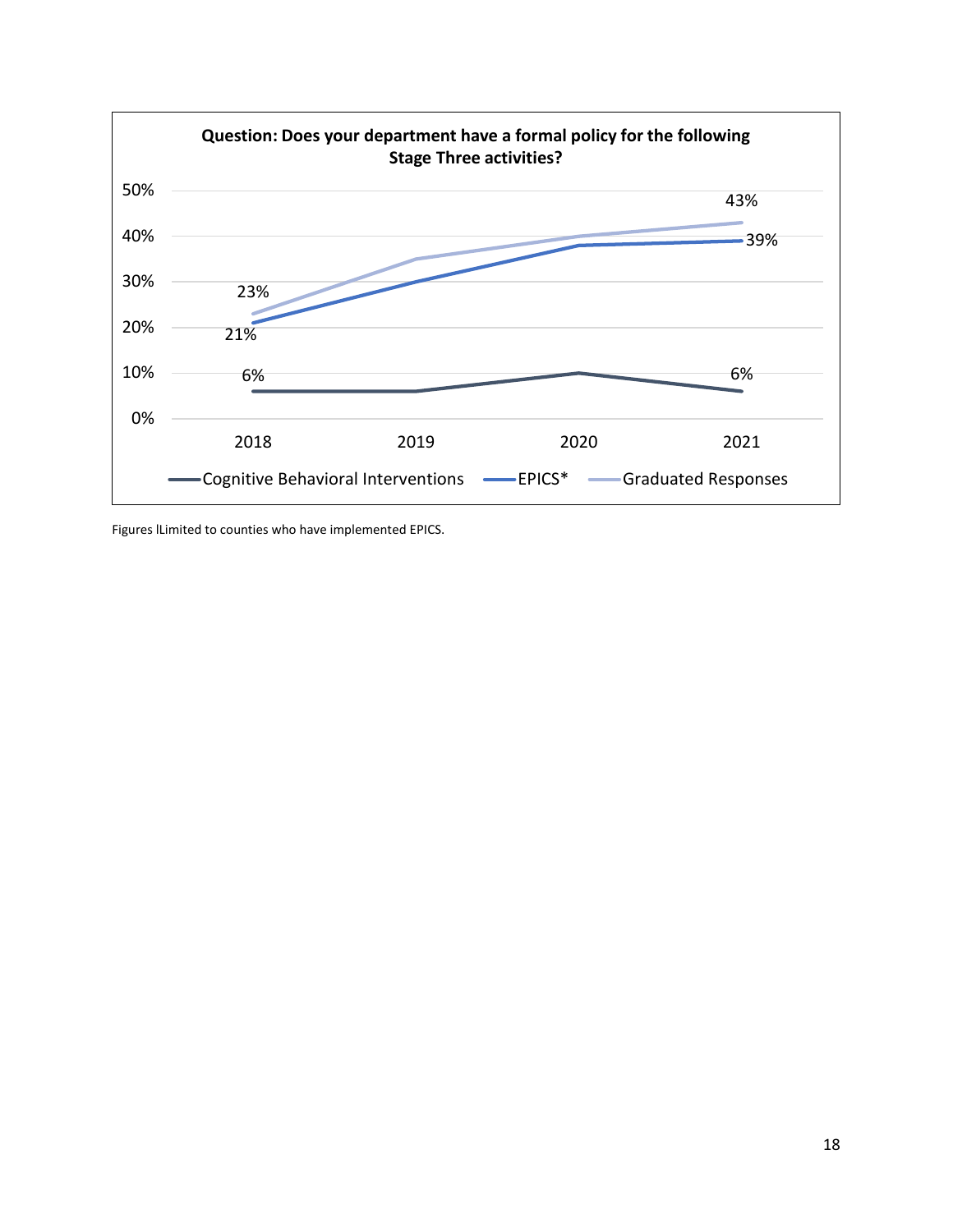## *BUILDING BLOCKS*

JJSES considers certain activities to be "building blocks" because they cut across all four stages and articulate key principles underlying the JJSES. Having a formal policy for delinquency prevention, diversion, and family involvement could help embed these principles into everyday practice. Yet, few departments have developed formal policies to guide probation officers in implementing building blocks.

- Three percent of departments reported having a formal delinquency prevention policy in 2021.
- In 2021, one-quarter (25%) of departments reported having a formal diversion policy.
- Thirteen percent of departments reported having a formal family involvement policy in 2021.

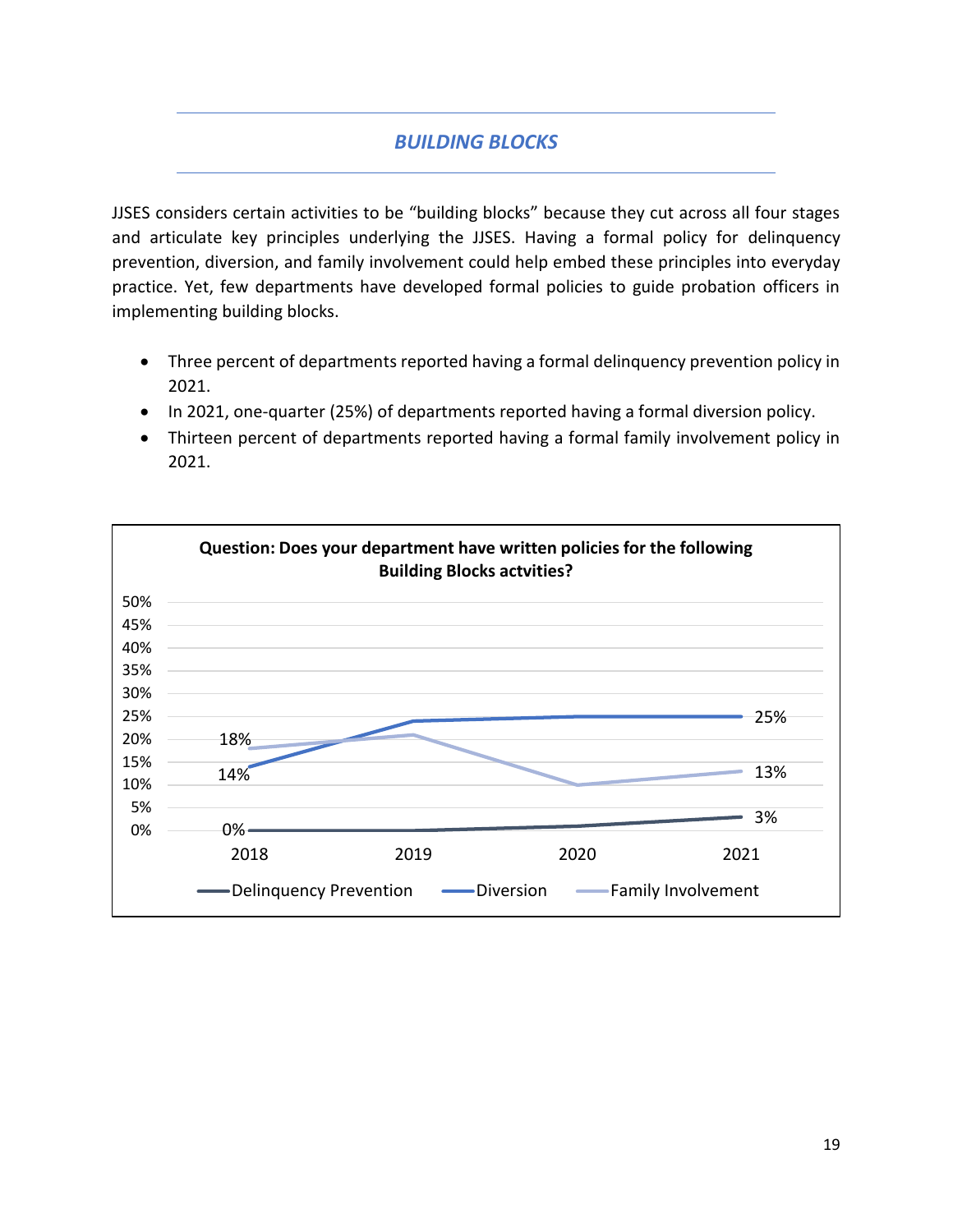## *EXECUTIVE SUMMARY*

- The following section highlights the implementation and sustainability of the JJSES in Pennsylvania using data drawn from each county's FY2021-2022 JJSES Implementation Survey.
- Supplemental data from the Pennsylvania Case Management System (PaJCMS), the EPISCenter, as well as data maintained by the Assessment/Case Planning Committee are also included in the report.
- All 67 counties are included in this report.

## STAGE ONE

#### Stakeholder Engagement

- Forty-five (67%) departments meet with *a majority* of their stakeholders on a regular basis to provide JJSES updates. Twenty-one (31%) departments meet with *some* of their stakeholders on a regular basis to provide JJSES updates.
	- o The forums in which these meetings are *most likely* to occur include staff meetings with probation officers, meetings with the juvenile court judge, and Criminal Justice Advisory Board meetings.
- The most common JJSES related data/outcome measure reports provided to stakeholders are YLS risk level distribution, placement utilization increase or decrease, and YLS risk level change from initial to case closing.
- Nine (13%) departments have developed policies to ensure ongoing stakeholder engagement. Five (7%) departments report this to be *in progress*.
- Probation officers, judges, and service providers are the stakeholder groups *most likely* to be engaged with JJSES activities. Community members, magisterial district judge(s), and victims were the stakeholder groups *least likely* to be engaged.
- Police officers, community members, and schools were the stakeholder groups identified as the most challenging to engage.

#### Introduction to Evidence-Based Practices Training (EBP)

• Twenty-one (31%) departments provided Introduction to EBP Training *at least* once last year. Forty-six (69%) departments provided no Introduction to EBP Training last year.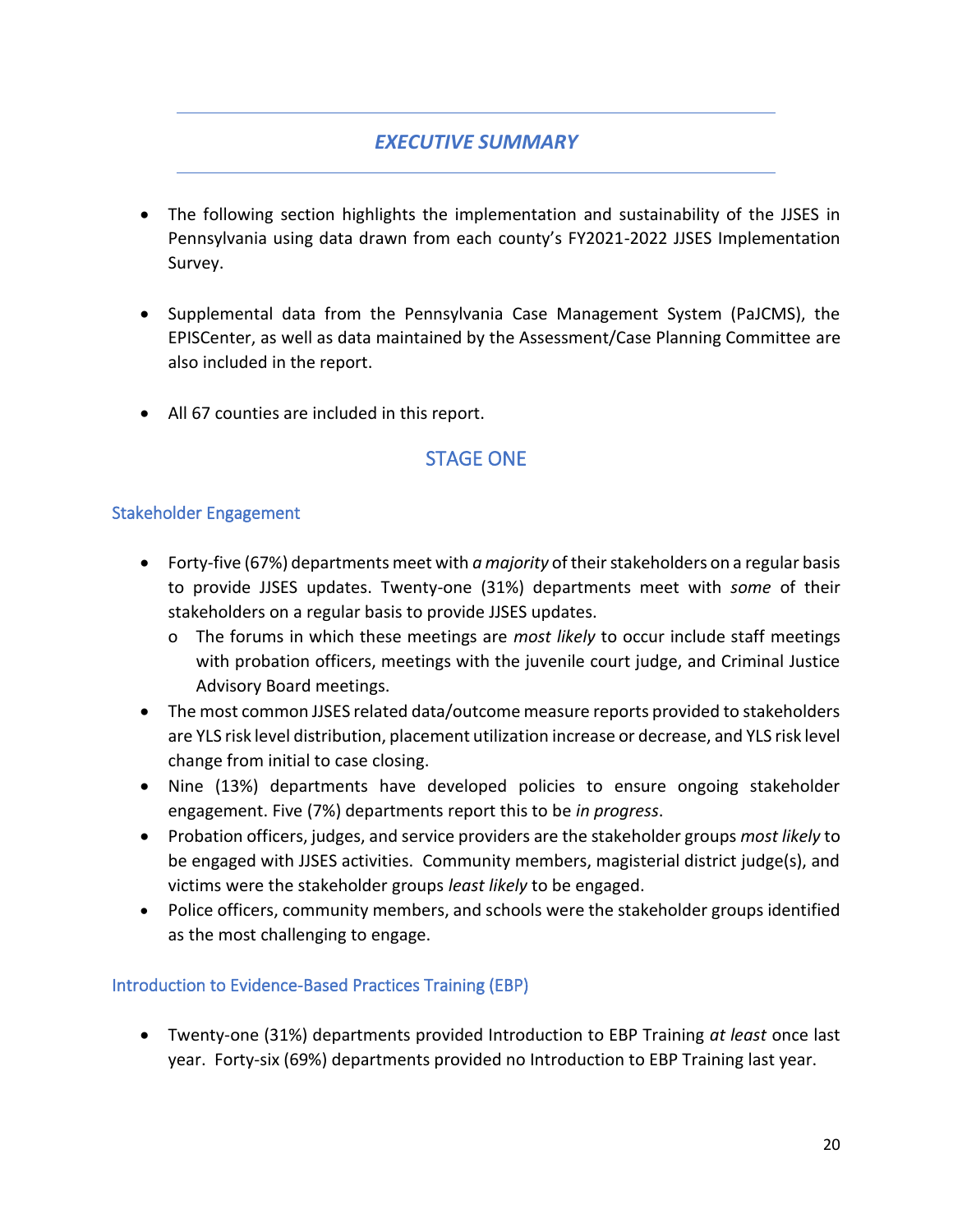- Thirty-six (54%) departments provided EBP Booster Training last year. Probation officers, judges, and children and youth staff were the stakeholder groups *most likely* to attend an EBP booster training.
- Sixteen (24%) departments have developed a written policy to ensure newly assigned juvenile probation officers and stakeholders are offered Introduction to EBP Training. Thirteen (19%) departments report this to be *in progress*.

## STAGE TWO

## Motivational Interviewing (MI)

- Sixty-five (97%) departments have initiated the implementation process for MI. Among the 65 departments:
	- o A total of 49 (75%) departments have initiated the formal implementation of MI as described in the recommended protocol of "Motivational Interviewing: Implementation and Practice Manual."
	- o There are *at least* 154 MI Coaches in Pennsylvania.
	- o Thirty-one (48%) departments indicated the MI Coach/Coaches are responsible for the training and quality assurance practices within their department. Eleven (17%) departments report this to be *in progress*.
	- o The most common forms of quality assurance for MI reported by departments are as follows: booster training (62%), skills practice (45%), coaching sessions (40%), and supervisory reviews (40%). Eighteen (28%) departments have not implemented quality assurance for MI.
	- o Thirty-two (49%) departments have a written MI policy. Twelve (18%) departments report this to be *in progress*.
	- o Forty-two (65%) departments have included additional MI activities in their JJSES Implementation Plan this fiscal year.
- Two departments that have not yet implemented MI are planning to do so this fiscal year.

## Pennsylvania Detention Risk Assessment Instrument (PaDRAI)

- A total of 35 (52%) departments have initiated the implementation process for the PaDRAI. Among the 35 departments:
	- o Thirty-two (91%) departments utilize the results to inform detention decisions *the majority* of the time. Two (6%) departments utilize the results to inform detention decisions, but *not the majority* of the time.
	- o Thirty-two (91%) departments are entering the results into PaJCMS.
	- o There are *at least* 50 PaDRAI Coordinators statewide.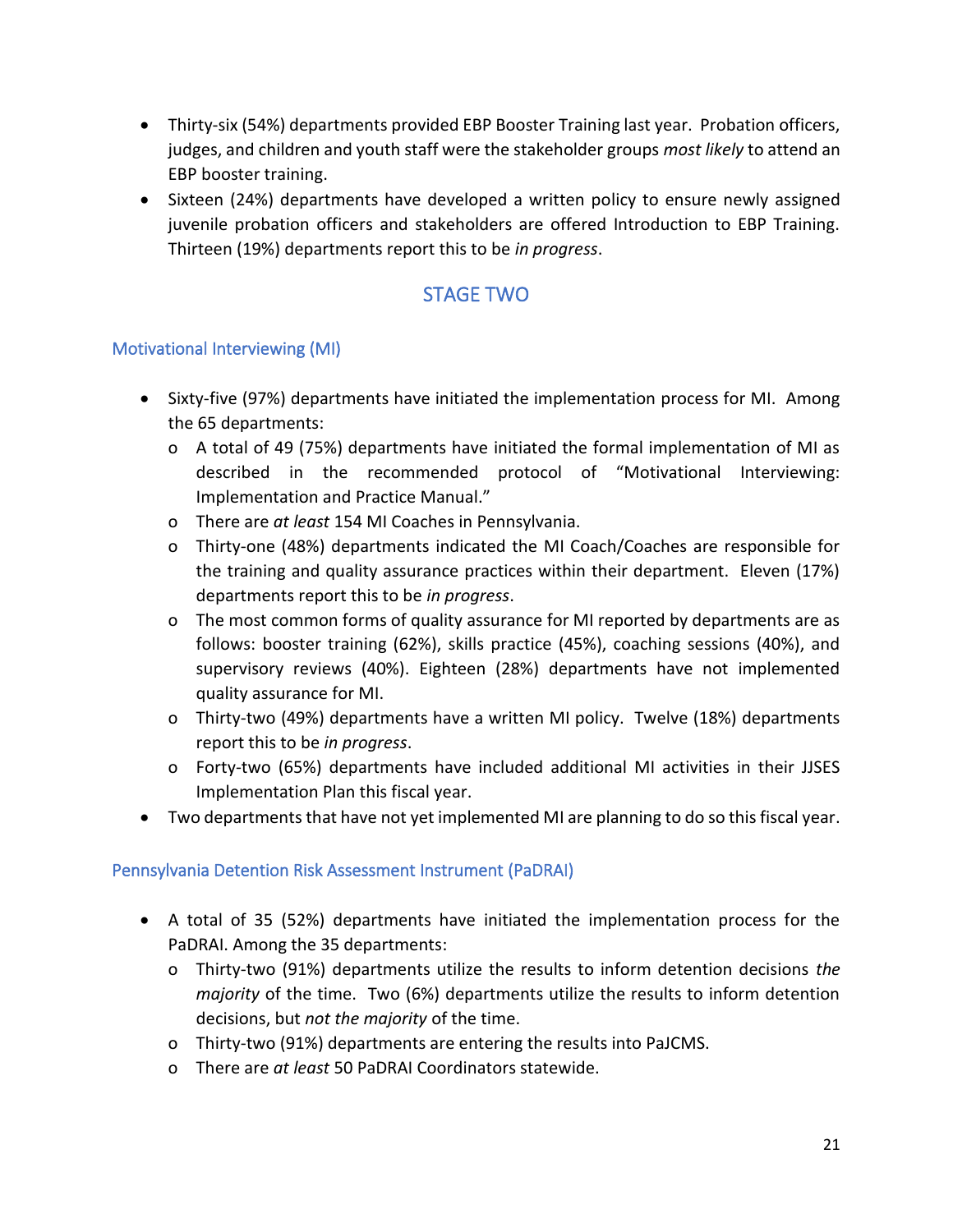- o Twenty-nine (83%) departments indicated the PaDRAI Coordinator(s) attended formal training for the implementation and oversight of the PaDRAI within their department.
- o Thirty-two (91%) departments have developed a written PaDRAI policy. One (3%) department reports this to be *in progress*.
- o Twenty-one (60%) departments have included additional PaDRAI activities in their JJSES Implementation Plan this fiscal year.
- Nine departments that have not yet implemented the PaDRAI are planning to do so this fiscal year.
- The PaDRAI discretionary override rate for 2020 was 16.5% (n=654). \*
	- $\circ$  The aggravating override to detention rate was 12.3% (n=356).  $*$
	- $\circ$  The aggravating override to alternative to detention rate was 4.9% (n=97).  $*$
	- o The mitigating override rate was 18.8% (n=201). \*

*\* Not all counties have implemented the PaDRAI. Consequently, this data represents counties consistently using the PaDRAI during the report period (n=34). Discretionary Overrides involve the consideration of aggravating and mitigating factors that can increase or decrease the level of prehearing supervision indicated by the PaDRAI. It is best practice to use discretionary overrides only when specific, verifiable factors are present that may modify the tool's indicated detention decision. The use of discretionary overrides recognizes that no assessment tool is able to account for every possible scenario.*

## Mental Health/Behavioral Health Screening

- Twenty-nine (43%) departments have initiated the implementation process for either a mental health or behavioral health screening tool. Among the 29 departments:
	- o The most frequently utilized tool was the MAYSI-2 (93%).
	- o Twenty-six (90%) departments have received formal training on the mental health or behavioral health screening tool(s) utilized within their department.
	- o The most frequent utilizations of the mental health or behavioral health screening tool results were a referral for appropriate services (n=28, 97%), to determine need for formal clinical assessment (n=25, 86%), and to influence case planning process (n=22, 76%).
	- o Nineteen (66%) departments have a written policy in place specific to mental health and/or behavioral health screening tools. Four (14%) departments report this to be *in progress*.
	- o Thirteen (45%) departments have included additional mental health or behavioral health screening activities in their JJSES Implementation Plan this fiscal year.
- Eleven departments that have not yet implemented a mental health or behavioral health screening tool are planning to do so this fiscal year.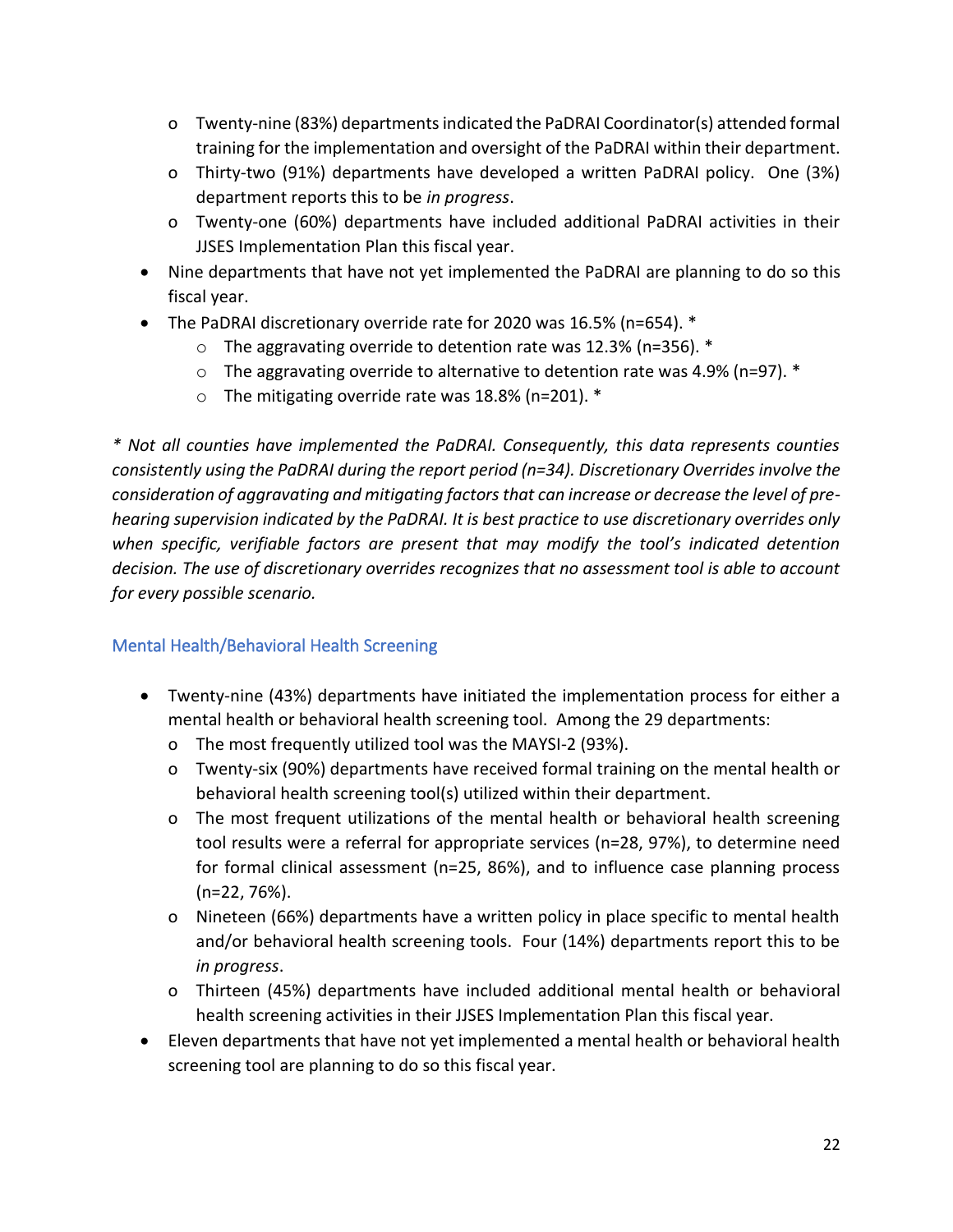#### Trauma Screening

- Twenty (30%) departments have initiated the implementation process for a trauma screening tool. Among the 20 departments:
	- o The most frequently utilized tool was the Child Trauma Screen (65%).
	- o Nineteen (95%) departments have received formal training on the trauma screening tool(s) utilized within their department.
	- o The most frequent utilizations of the trauma screening tool results were a referral for appropriate services (n=20, 100%), to determine need for formal clinical assessment (n=18, 90%), and to influence case planning process (n=18, 90%).
	- o Nineteen (95%) departments have received specific training focused on trauma.
	- o Thirteen (65%) departments have a written policy in place specific to trauma screening tools. Three (15%) departments report this to be *in progress*.
	- o Twelve (60%) departments have included additional trauma screening activities in their JJSES Implementation Plan this fiscal year.
- Twelve departments that have not yet implemented a trauma screening tool are planning to do so this fiscal year.

## Youth Level of Service (YLS)

- A total of 66 (99%) departments have implemented the YLS. Among the 66 departments that have implemented the YLS:
	- o Sixty (91%) departments received YLS booster training from a YLS Master Trainer.
	- o Fifty-three (80%) departments reported staff completed two YLS booster cases provided by the Assessment Committee during the past year.
	- o A total of 63 (95%) departments reported having a written YLS policy. Two (3%) departments report this to be in progress.
	- o Forty-nine (74%) departments have a service matrix to address the criminogenic needs of youth under supervision. Six (9%) departments report this to be *in progress*.
	- o Forty-one (62%) departments have included YLS activities in their JJSES Implementation Plan this fiscal year.
- One additional department is planning to implement the YLS this fiscal year.
- A total of 19,639 YLS assessments were completed in 2020, including initial, reassessment, and closing assessments.
	- o The YLS risk level distribution for initial assessments (n=7,190) in 2020 was as follows: Low (n=3,933, 55%), Moderate (n=2,706, 38%), High (n=534, 7%), and Very High  $(n=17, 1\%)$ .
	- o The top scoring domains (excluding Leisure and Recreation) on initial assessments were Personality/Behavior, Education/Employment, and Peer Relations.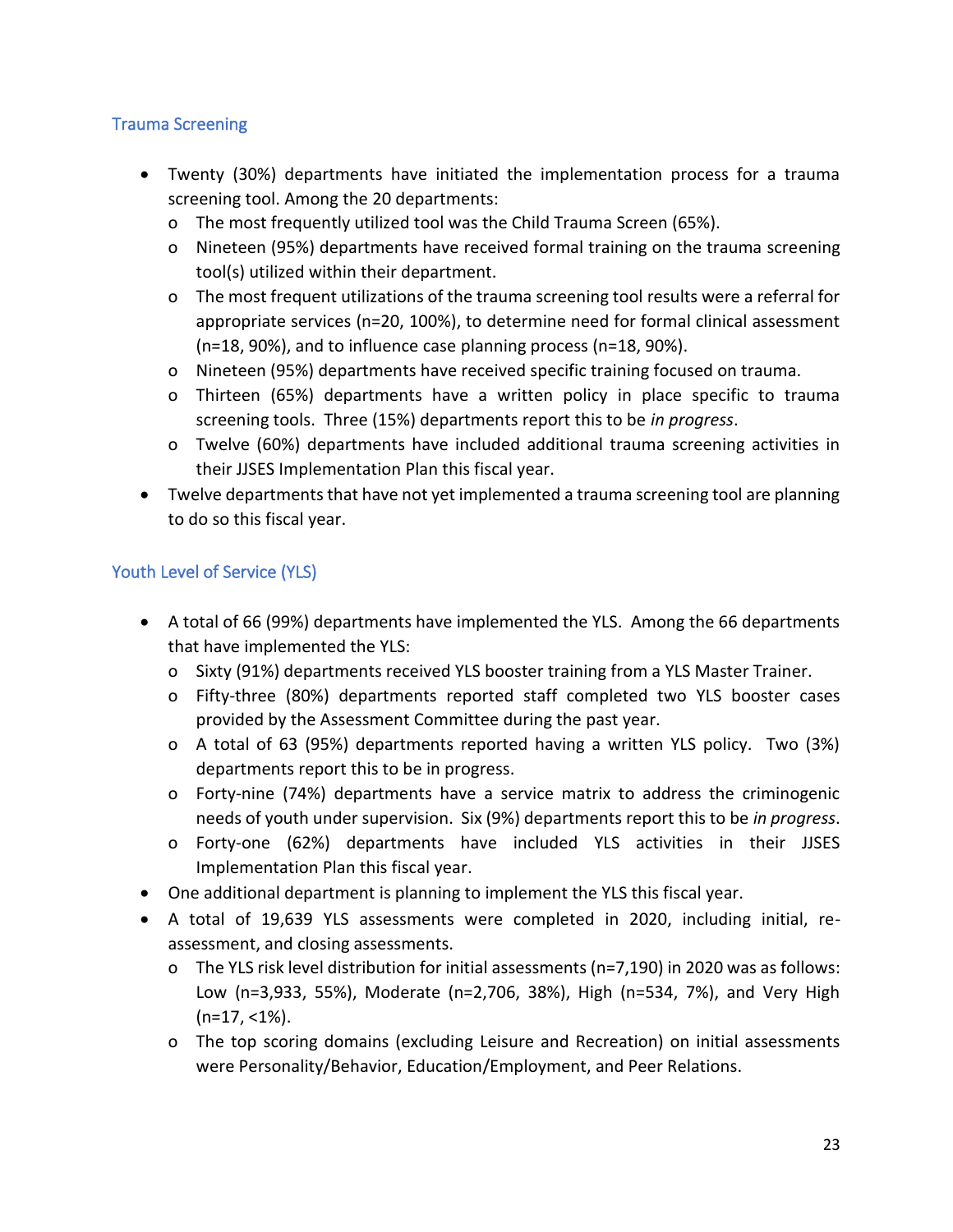- o The YLS risk level distribution for closing assessments (n=6,974) in 2020 was as follows: Low (n=5,173, 74%), Moderate (n=1,610, 23%), High (n=181, 3%), and Very High (n=10, <1%).
- o In 2020, the YLS override rate was <1% (n=181). \*

*\* Overrides of Overall Risk Score: The YLS allows flexibility for the juvenile justice professional to increase or decrease a youth's overall risk level as appropriate under prevailing conditions.* 

#### Case Plan Development

- Sixty-five (97%) departments have implemented case planning. Among the 65 departments in which case planning has been implemented:
	- o A total of 57 (88%) departments develop a case plan that incorporates the results of the YLS and activities for juveniles and their families in *the majority* of cases. Eight (12%) departments develop a case plan as such, but *not in the majority* of cases.
	- o Departments indicated the following best practice principles were most likely to be included their case plans: top two or three criminogenic needs, youth engagement, family engagement, SMART goals and activities, and recognition of strengths.
	- o There are *at least* 130 case plan coordinators/coaches in Pennsylvania.
	- o The most common forms of quality assurance for case planning reported by departments are as follows: case plan booster training, supervisor approval/ supervisor reviews, and case plan coordinator/coach reviews. Seven (11%) departments have not implemented quality assurance for case planning.
	- o Forty-eight (74%) departments have a written case plan policy. Ten (15%) departments report this to be *in progress*.
	- o Forty-three (66%) departments have included case planning activities in their JJSES Implementation Plan this fiscal year.
- One additional department is planning to implement case planning this fiscal year.

## STAGE THREE

#### Skill Building and Tools

- Fifty-nine (88%) departments have initiated the implementation process for some form of skill building and tools (e.g., Four Core Competencies (4CC), Carey Guides, Brief Intervention Tools (BITS), or the Supervisor's EBP BriefCASE). Among the 59 departments:
	- o Thirty-four (58%) departments have trained the majority of staff in 4CC for Supervisors, 40 (68%) in 4CC for Line Staff, 40 (68%) in Carey Guides, 48 (81%) in BITS, and 26 (44%) in the Supervisor's EBP BriefCASE.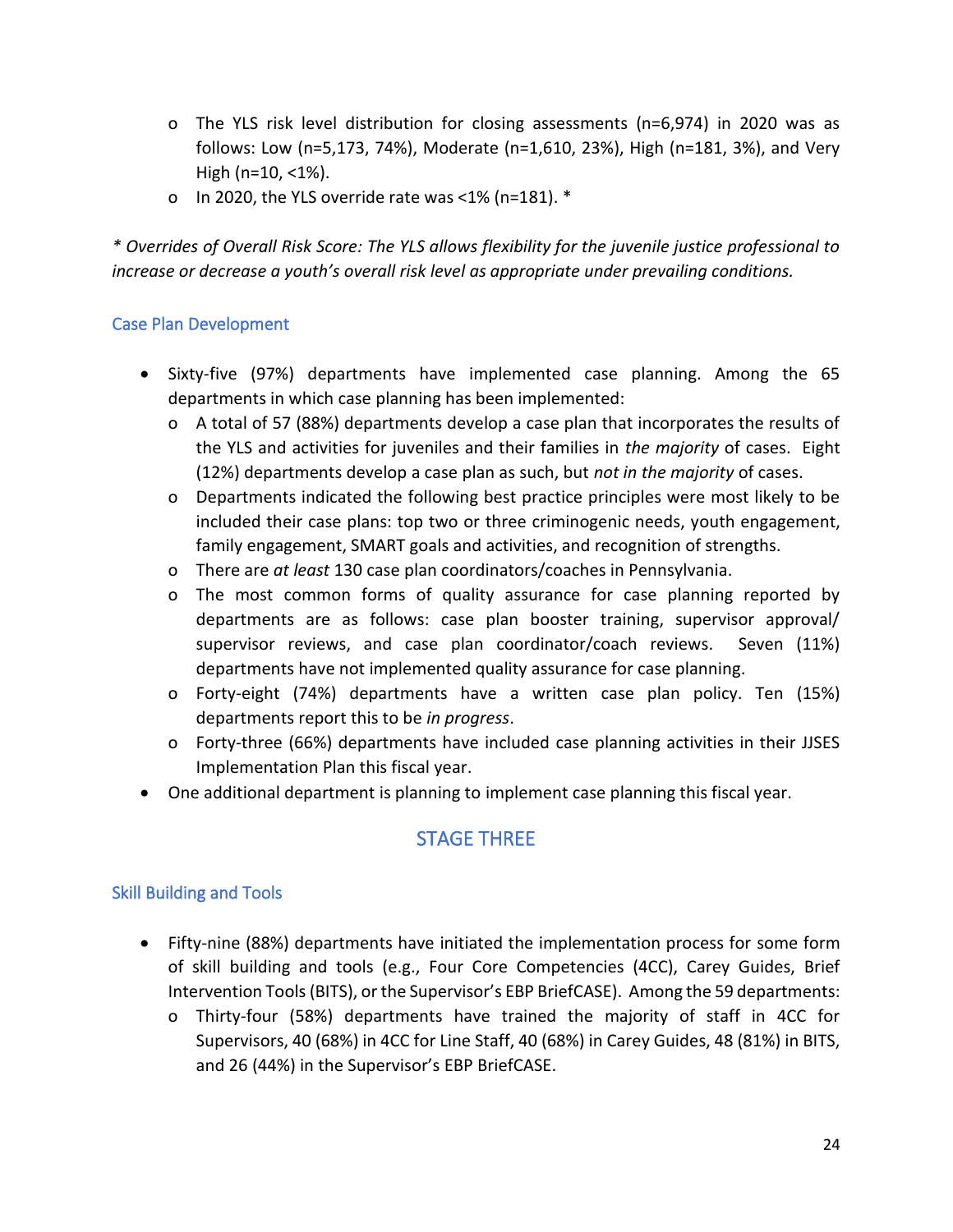- o Eighteen (31%) departments utilize the Carey Guides in the majority of cases to assist youth in skill building targeted to identified criminogenic needs.
- o Twenty-two (37%) departments utilize the BITS in the majority of cases to assist youth in skill building targeted to identified criminogenic needs.
- o Sixteen (27%) departments are collecting data around the use of Carey Guides.
- o Twenty-three (39%) departments are collecting data around the use of BITS.
- o Twenty-nine (49%) departments report utilizing the EBP BriefCASE modules with their probation officers. A total of 18 departments have offered all 18 modules of the Supervisor's EBP BriefCASE to their staff.
- o Twenty-three (39%) departments have included additional skill building and tool focused activities in their JJSES Implementation Plan this fiscal year.
- One department that has not yet implemented some form of skill building and tools is planning to do so this fiscal year.

## Cognitive Behavioral Interventions (CBI)

- The following CBI programs are most likely to be available to youth: Aggression Replacement Training (ART®), Thinking for a Change (T4C), NCTI/Crossroads®, and Forward Thinking (The Change Companies®).
- Nineteen (28%) departments report staff delivered CBI in the past year.
- There are *at least* 143 juvenile probation staff trained in the delivery of CBI.
- The following CBI curricula are most likely to be facilitated by staff: NCTI/Crossroads<sup>®</sup>, ART®, Forward Thinking, and T4C.
- Four (6%) departments have a written CBI policy. Three (4%) departments report this to be in progress.
- Seventeen (25%) departments have included CBI activities in their JJSES Implementation Plan this fiscal year.

## Effective Practices in Community Supervision (EPICS)

- Twenty-two (33%) departments have initiated the implementation process for EPICS. Among those 22 departments:
	- o *At least* 322 staff have successfully completed EPICS training.
	- o There are *at least* 102 internal EPICS Coaches statewide.
	- o Eleven (50%) departments have trained internal EPICS Coaches who are responsible for the quality assurance practices within their department. Seven (32%) departments report this to be in progress.
	- o The most common forms of quality assurance reported are as follows: coaching sessions, audio taping, supervisory review, booster training, and session coding.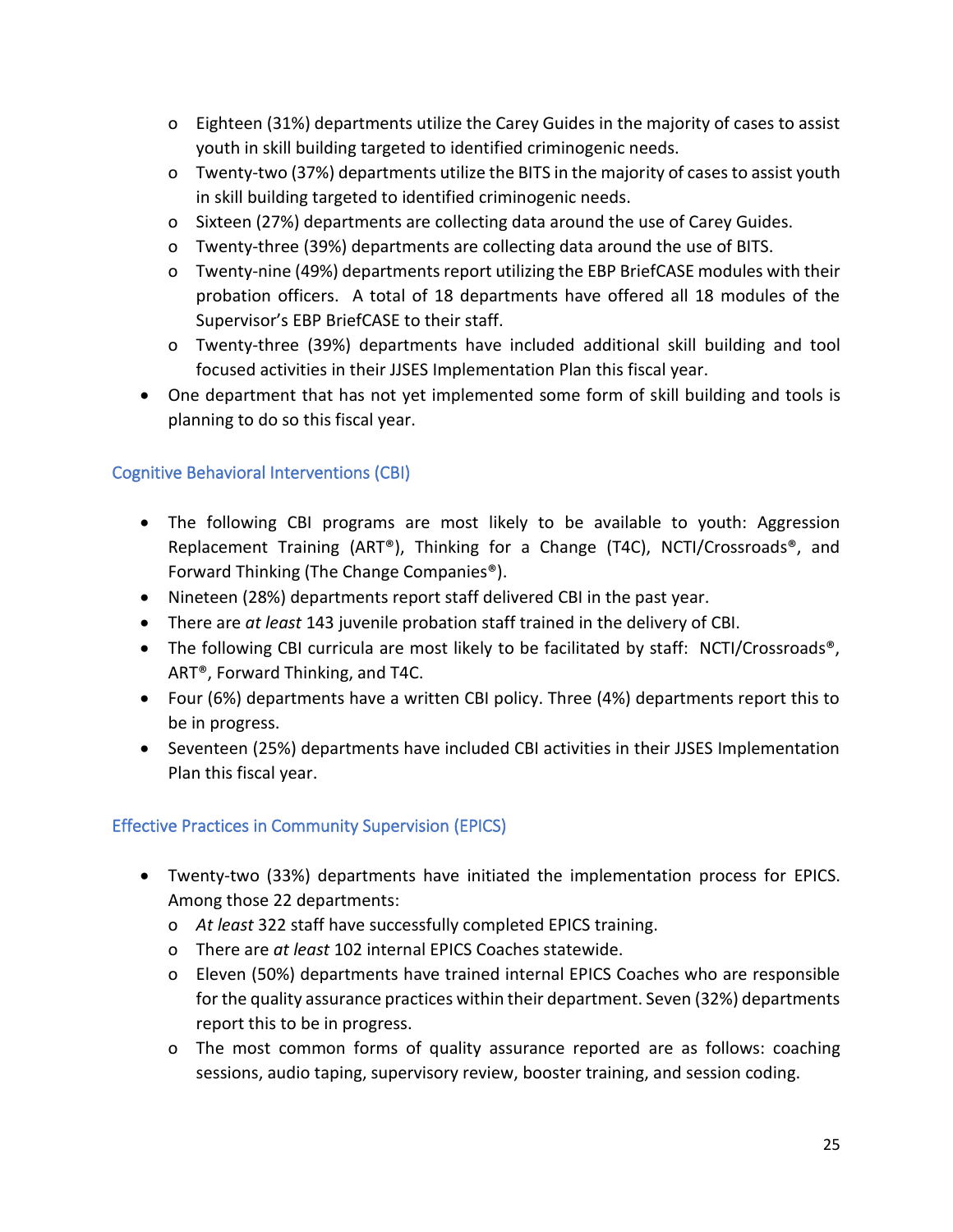- o Nine (41%) departments have a written EPICS policy. Five (23%) departments report this to be *in progress*.
- o Nineteen (86%) departments have included additional EPICS activities in their JJSES Implementation Plan this fiscal year.
- Three departments that have not yet implemented EPICS are planning to do so this fiscal year.

## Standardized Program Evaluation Protocol (SPEP™)

- Ten (15%) departments reference the SPEP™ scores located on the Pennsylvania Commission on Crime and Delinquency website for the majority of decisions involving service provider alignment. Twenty-four (36%) departments reference the SPEP™ scores as such, but not for the majority of decisions involving service provider alignment.
- There are *at least* 496 staff that have completed the SPEP™ Informed training in Pennsylvania.
- There are *at least* 49 staff that are SPEP™ certified (Level 1, 2, or 3 trainers) in Pennsylvania.
- A total of 56 service provider agencies were engaged in the SPEP™ process in 2020.
- Through 2020, a total of 338 SPEP™ assessments resulted in a Full Score; 201 (59%) were residential and 137 (41%) were community-based. Among the 338 assessments:
	- o Two-hundred-forty-five (72%) were the service's first contact with SPEP™.
	- o Seventy-three (22%) were the service's second contact with SPEP™.
	- o Fifteen (4%) were the service's third contact with SPEP™.
	- o Five (1%) were the service's first fourth with SPEP™.
- Eleven provider agencies engaged in the SPEP™ process are also identified as a "PACTT Affiliate". Through 2020, a total of 30 assessments were associated with these provider agencies. Among these 30 assessments:
	- o Twenty-seven (90%) were identified as residential.
	- o Three (10%) were identified as community-based.
	- o Sixteen (53%) were classified as Job-Related Intervention.
	- o Fourteen (46%) were classified as Remedial Academic Training.
- Twenty-four (36%) departments have included SPEP™ activities in their JJSES Implementation Plan this fiscal year.
- For more information on SPEP™ click the following link: [SPEP™](https://www.pccd.pa.gov/Juvenile-Justice/Pages/Standarized-Program-Evaluation-Protocol.aspx).

## Graduated Responses

- Forty-five (67%) departments have initiated the implementation process for graduated responses. Among the 45 departments:
	- o Thirty (67%) departments have a Graduated Response Coordinator.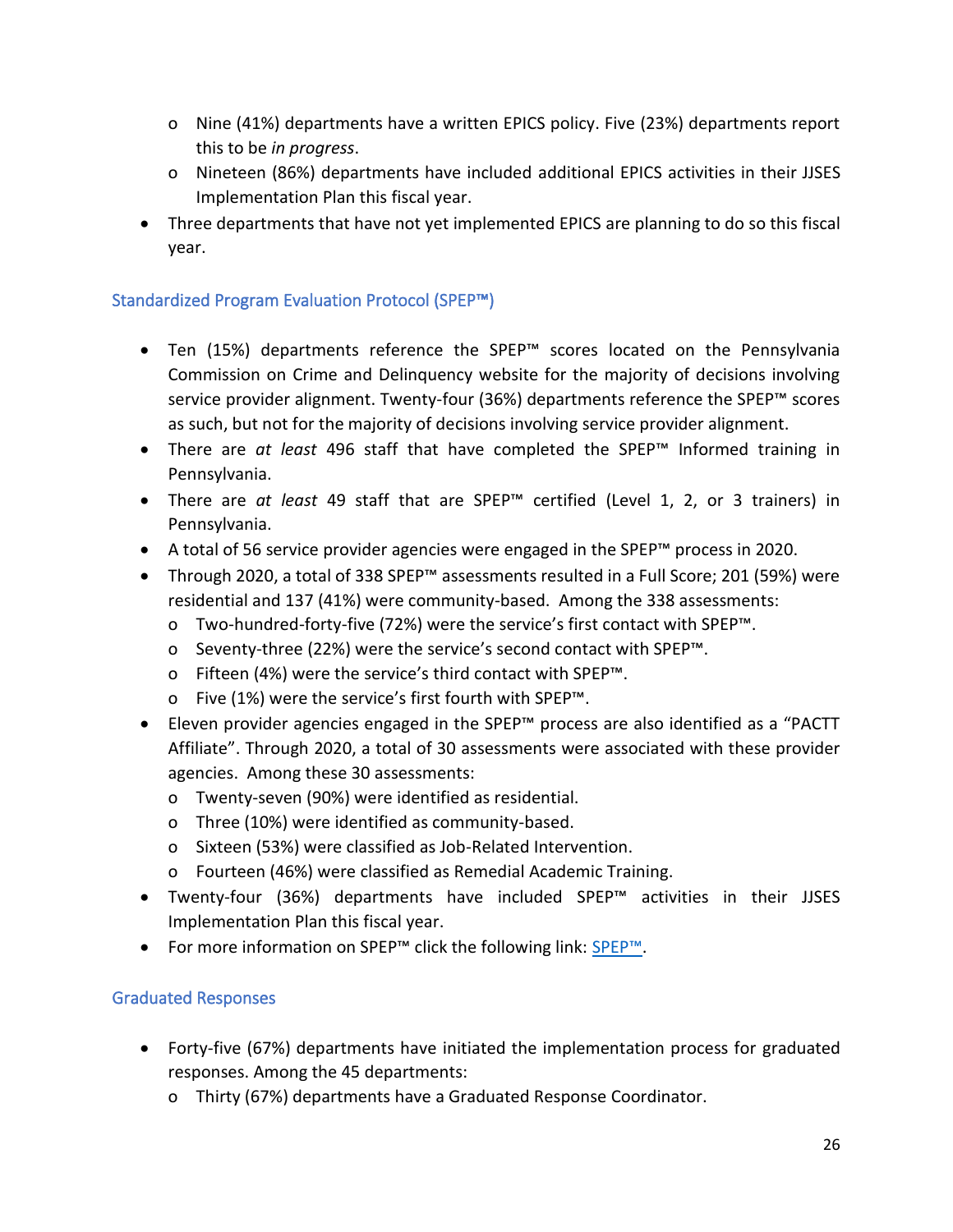- o There are at least 56 Graduated Response Coordinators in Pennsylvania.
- o Thirty-three (73%) departments have participated in formal graduated responses training.
- o Twenty-nine (64%) departments have developed a graduated response policy addressing the use of effective responses to non-compliant behavior and incentives for pro-social behavior. Eleven (24%) departments report this to be *in progress*.
- o Thirty-two (71%) departments have created a graduated responses matrix including related activities addressing the use of effective responses for non-compliant behavior and incentives for pro-social behaviors. Eight (18%) departments report this to be in progress.
- o Twelve (27%) departments utilize the graduated responses module in the PaJCMS for *the majority* of applicable cases. Eight (18%) departments utilize the graduated responses module in the PaJCMS, but *not for the majority* of applicable cases.
- o Probation officers, judges, district attorney(s) and public defenders(s) are the stakeholder groups *most likely* to be engaged with graduated responses. Magisterial district judges, victim(s), community members, victim advocate(s), and schools were the stakeholder groups *least likely* to be engaged.
- o Twenty-eight (62%) departments have included additional graduated response activities in their JJSES Implementation Plan this fiscal year.
- Ten departments that have not yet implemented graduated responses are planning to do so this fiscal year.

## STAGE FOUR

• Eighteen (27%) departments are planning to implement Stage Four activities this fiscal year.

## Policy Alignment

- Sixty-one (91%) departments have a mission statement.
- Fifty-one (76%) departments reported their mission statement incorporates the principles of EBP as reflected in the JJSES.
- Forty-five (67%) departments indicated *the majority* of their policies and practices incorporate the principles of EBP as reflected in the JJSES. Twelve (18%) departments indicated their policies and practices incorporate the principles of EBP as reflected in the JJSES, but *not for the majority* of policies. Five (7%) departments report this to be *in progress*.
- Three (4%) departments have a written policy that requires the inclusion of impacted youth and families in shaping policies and procedures. Nine (13%) departments report this to be *in progress*.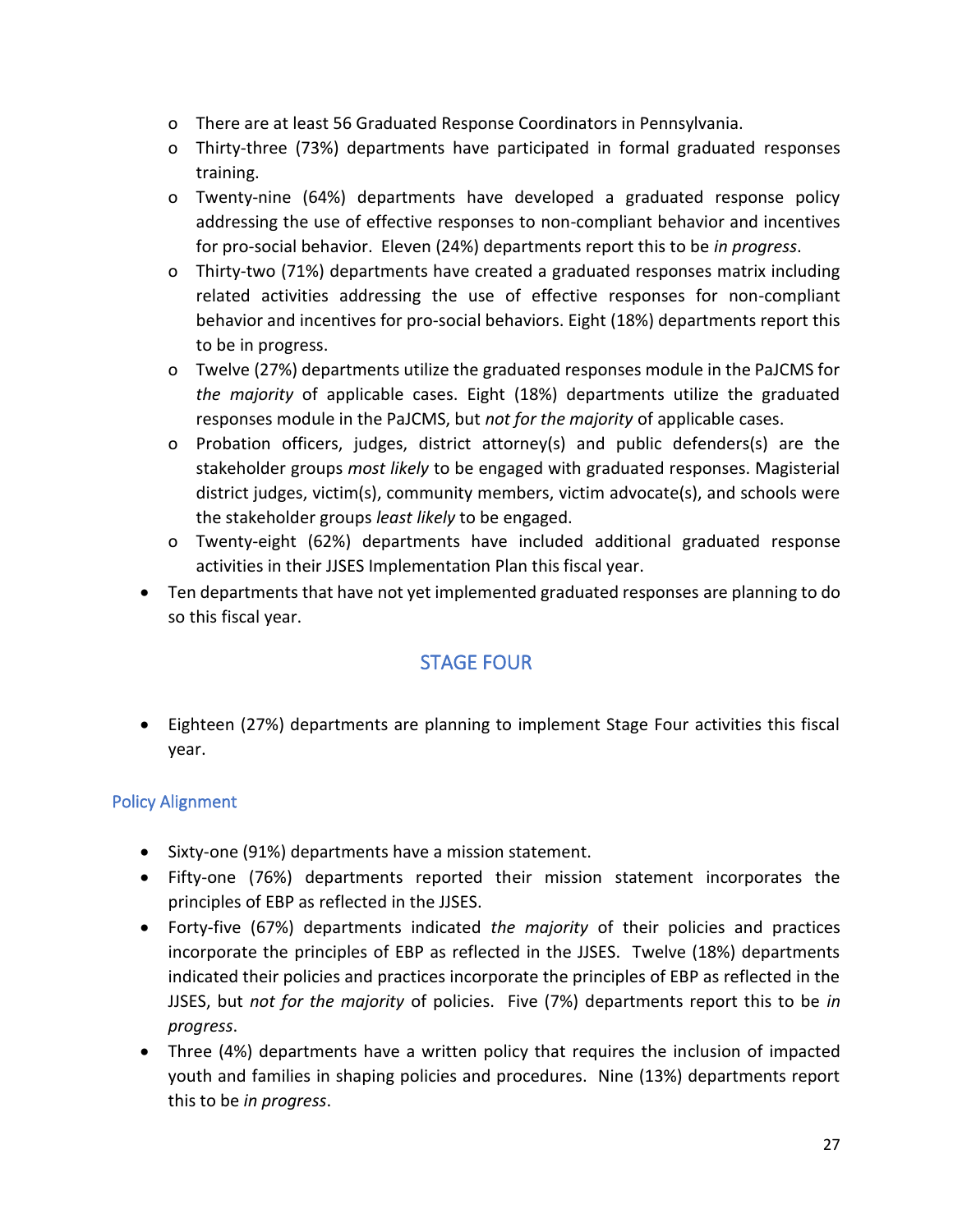- One (1%) department has a written policy that seeks to eliminate unconscious/implicit racial bias in decision making or that increases staff understanding of strategies that promote racially equitable outcomes for justice involved youth. Eight (12%) departments report this to be *in progress*.
- Forty-three (64%) departments review and refine their policies and procedures as needed, 18 (27%) annually, and 2 (3%) bi-annually.

#### Performance Measures

- Fourteen (21%) departments utilize the Juvenile Probation EBP Job Description Template for Supervisors. Fourteen (21%) departments utilize the Juvenile Probation EBP Job Description Template for Probation Officers.
	- o Of the departments that are not using the Juvenile Probation Evidence-Based Practices Job Description Template for Supervisors, 22 (33%) indicated their department's job descriptions reflect principles of EBP.
	- o Of the departments that are not using the Juvenile Probation Evidence-Based Practices Job Description Template for Probation Officers, 20 (30%) indicated their department's job descriptions reflect principles of EBP.
- Eleven (16%) departments use the EBP Juvenile Probation Performance Appraisal Form for Supervisors. Fifteen (22%) departments utilize the EBP Juvenile Probation Performance Appraisal Form for Probation Officers.
	- o Of the departments that are not using the EBP Juvenile Probation Performance Appraisal Form for Supervisors, 13 (19%) indicated their department's performance evaluations reflect principles of EBP.
	- o Of the departments that are not using the EBP Juvenile Probation Performance Appraisal Form for Probation Officers, 13 (19%) indicated their department's performance evaluations reflect principles of EBP.
- Thirteen (19%) departments utilize a Self-Appraisal for Supervisors. Ten (15%) departments utilize the Self-Appraisal for Probation Officers.
- Thirty-two (48%) departments reported staff proficiency in EBP is taken into consideration a majority of the time when conducting performance evaluations/reviews.
- Forty-three (64%) departments indicated EBP knowledge is a consideration in staff hiring decisions.
- Forty-five (67%) departments indicated that EBP proficiency is a consideration in staff promotion decisions.
- Open positions when hiring are most commonly posted on county job boards and Indeed.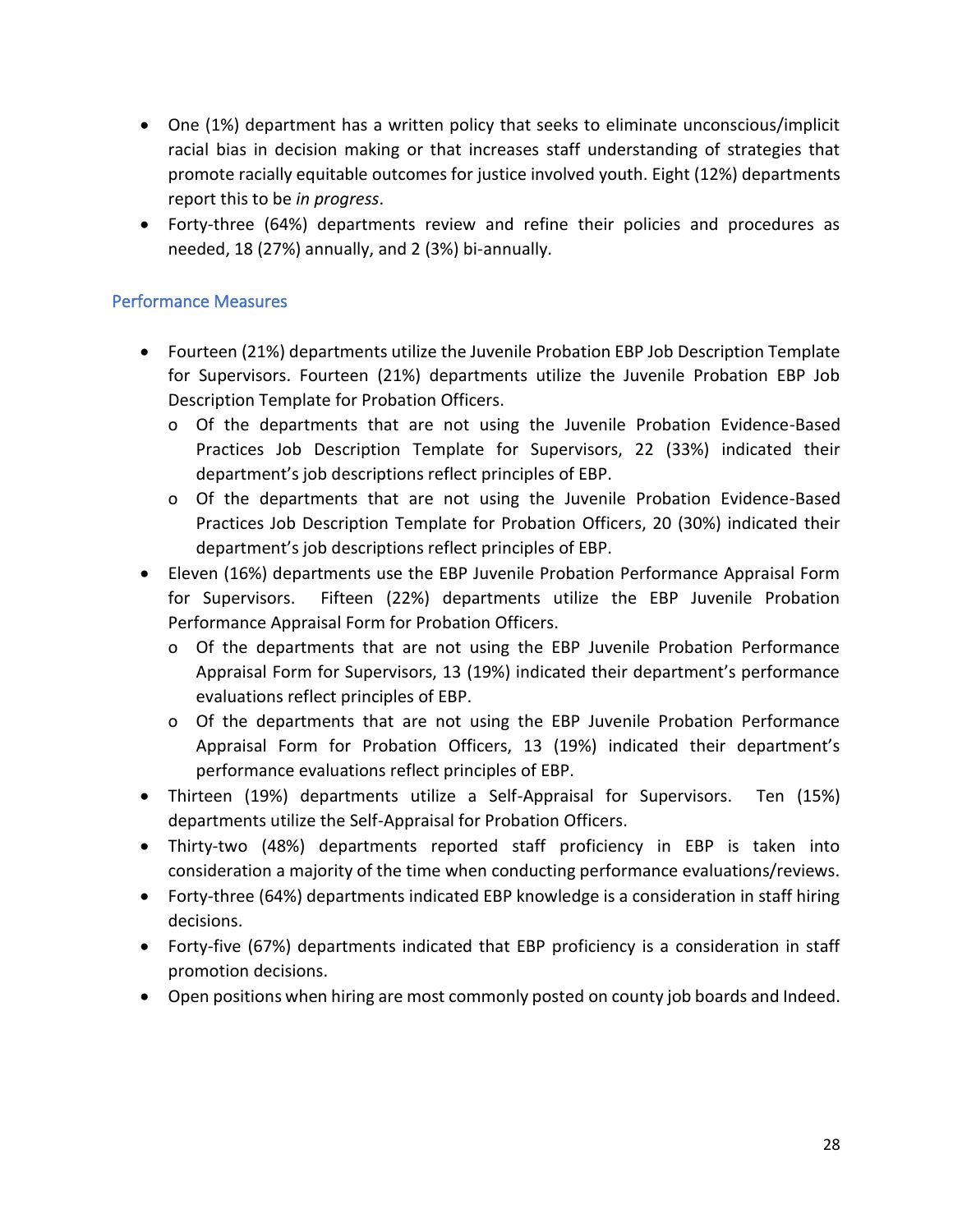## EBP Service Contracts

- Twenty-four (36%) departments incorporate EBP language in their service provider contracts. Among the 24 departments the following language is incorporated:
	- o Nine (38%) departments train service providers in the principles of EBP.
	- o Nine (38%) departments establish multidimensional teams.
	- o Twelve (50%) departments include a research-based process and treatment modality.
	- o Seventeen (71%) departments include evaluation and outcome measures related to how effectively the program is matched to the needs of the youth.
	- o Ten (42%) departments reported "other" EBP language is incorporated.
- Sixteen (24%) departments have planning meetings with their service providers (residential or non-residential) on an annual basis, one (1%) on a bi-annual basis, two (3%) on a semi-annual basis, seven (10%) on a quarterly basis, eight (12%) on a monthly basis, five (7%) never, and 28 (42%) "other."

## BUILDING BLOCKS

#### Delinquency Prevention

- Departments participate in the following delinquency prevention coalitions: Drug and Alcohol Prevention Provider (30%), Communities that Care (37%), Single County Authority (42%), and "Other" (43%).
- Twelve (18%) departments access EPISCenter prevention services.
- Departments report the most frequent utilizations of the PAYS results to be Needs-based budget (n=22, 33%), stakeholder engagement (n=21, 31%), and program development (n=18, 27%).
- Two (3%) department has a delinquency prevention policy. Two (3%) departments report this to be *in progress*.
- Sixteen (24%) departments have included delinquency prevention activities in their JJSES Implementation Plan this fiscal year.

#### **Diversion**

- The following pre-adjudication diversion options are available to youth: Consent Decree (n=65, 97%), Informal Adjustment (n=63, 94%), Youth Aid Panel (n=15, 22%), Peer Court (n=6, 9%), Community Court (n=2, 3%), and "Other" (n=22, 33%).
- Juvenile probation officers, juvenile court judges, district attorneys and public defenders are the stakeholder groups most likely to be educated on diversion. Hearing officers,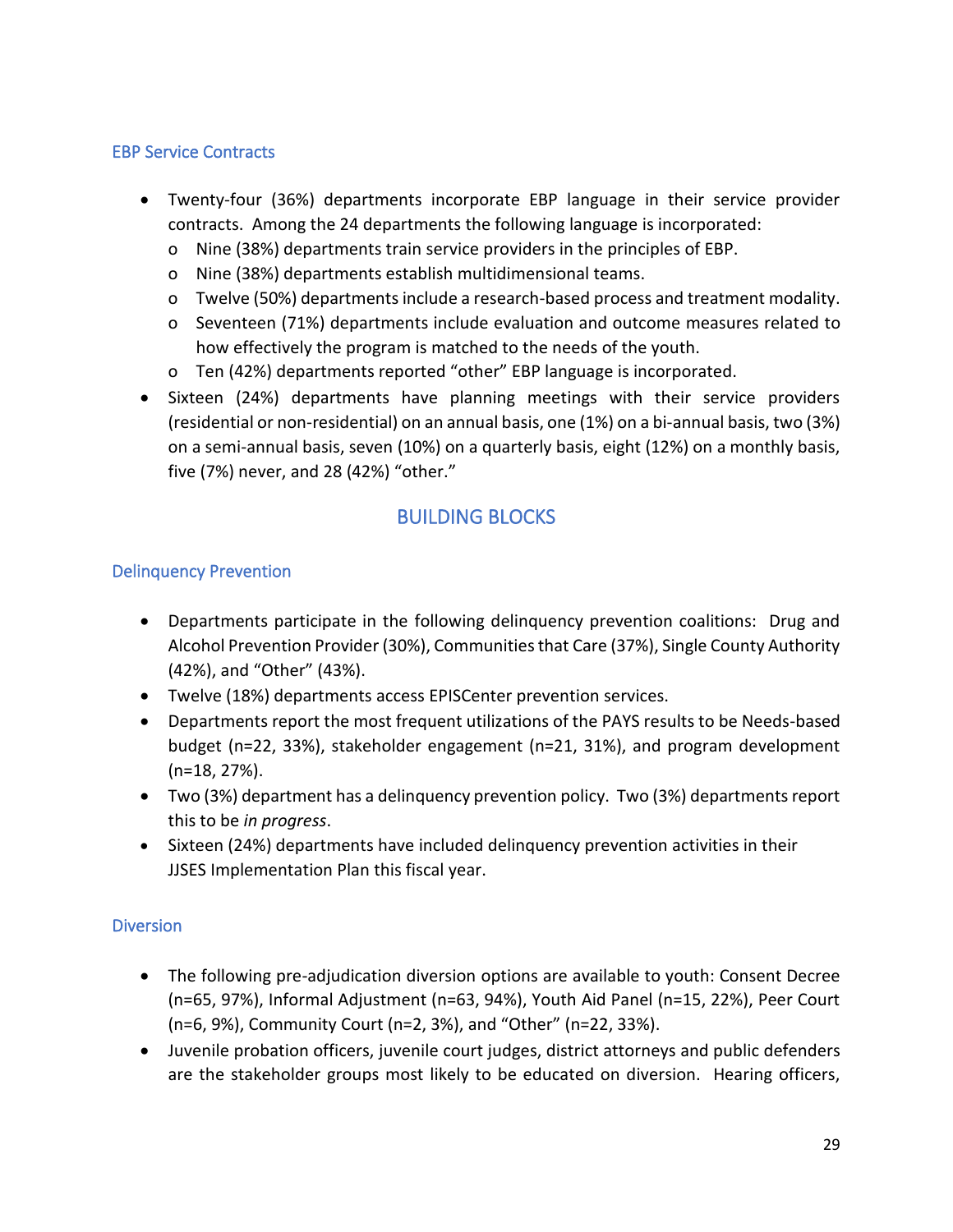victims, and community members were the stakeholder groups least likely to be educated on diversion.

- Seventeen (25%) departments have a written diversion policy. Three (4%) departments report this to be *in progress*.
- Thirteen (19%) departments have included diversion activities in their JJSES Implementation Plan this fiscal year.

## Family Involvement

- Family-Focused Treatment Programs (e.g., Multi-Systemic Therapy and Functional Family Therapy), Family Group Conferencing (FGC)/Family Group Decision Making (FGDM), and Family Involvement Training were the most common initiatives departments have in place to promote family involvement.
- Five (7%) departments utilize the Parenting Skills Workbooks *the majority* of the time. Thirty-two (48%) departments utilize the Parenting Skills Workbooks, but *not the majority* of the time.
- Setting Boundaries and Respect in the Home are the Parenting Skills Workbooks most likely to be utilized.
- Fifty (75%) departments provide "A Family Guide to Pennsylvania's Juvenile Justice System" to families *the majority* of the time. Twelve (18%) departments provide "A Family Guide to Pennsylvania's Juvenile Justice System" to families, but *not the majority* of the time.
- Eleven (16%) departments utilize a satisfaction survey for juveniles and parents *the majority* of the time. Seven (10%) departments utilize a satisfaction survey for juveniles and parents, but *not the majority* of the time.
- Thirteen (19%) departments utilize a satisfaction survey for victims *the majority* of the time. Three (4%) department utilizes a satisfaction survey for victims, but *not the majority* of the time.
- There are 171 staff that have completed the Victim Community Awareness (VCAC) facilitator training in Pennsylvania.
- Thirty-one (46%) departments require youth to write an apology letter to their victim(s) *the majority* of the time. Twenty-seven (40%) departments require youth to write an apology letter to their victim(s), but *not the majority* of the time.
- Twenty-four (36%) departments have received formal training on how to interact with youth and families from different ethnic, racial, and cultural backgrounds in the past year. Fourteen (21%) offer this training on an annual basis. Twenty-six (39%) departments indicated this training is never offered.
- The most common formats offered for training on how to interact with youth and families from different ethnic, racial, and cultural backgrounds are online (n=31, 46%) and faceto-face (n=20, 30%).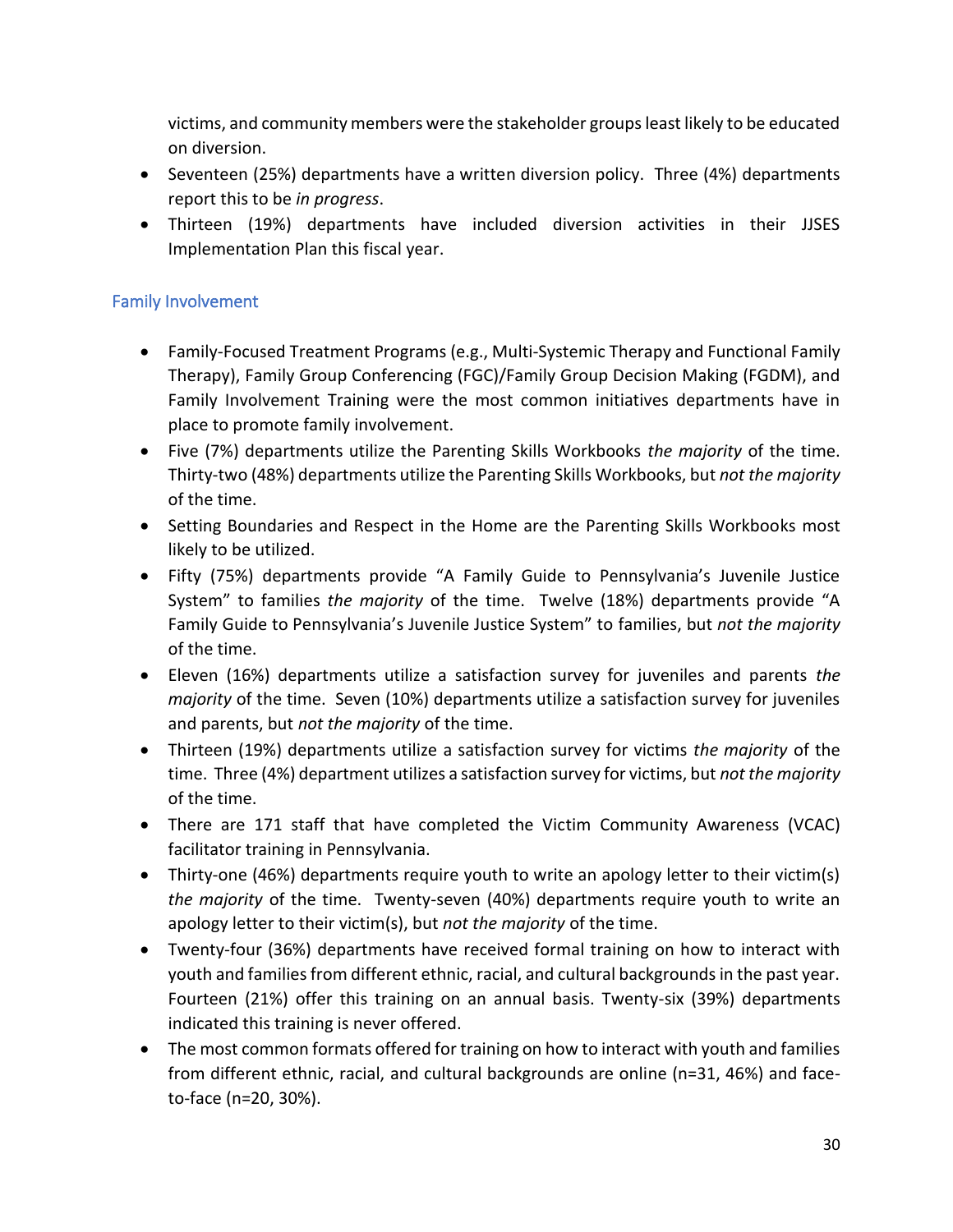- Juvenile probation officers, juvenile court judges, and children and youth staff are the stakeholder groups most likely to receive training on how to interact with youth and families from different ethnic, racial, and cultural backgrounds. Magisterial district judge(s), community members, and victim(s) were the stakeholder groups least likely to receive this training.
- Twenty-two (33%) departments are planning to implement activities specifically aimed at educating probation staff in strategies that mitigate bias in decision making this fiscal year.
- Nine (13%) departments have written policies that support effective family involvement. Five (7%) departments report this to be *in progress*.
- Sixteen (24%) departments have included family-involvement activities in their JJSES Implementation Plan this fiscal year.

## Training/Technical Assistance

Stage One: Readiness (Multiple results were selected per county)

- 75% of counties indicated a need for EBP Booster training
- 39% Introduction to EBP
- 13% Organizational Readiness
- 13% Cost-Benefit Analysis
- 6% "Other"

Stage Two: Initiation (Multiple results were selected per county)

- 66% of counties indicated a need for Case Planning training
- 64 % Trauma
- 58% Mental Health/Behavioral Health
- 57% MI
- 37% PaDRAI
- 36% YLS
- 6% "Other"

Stage Three: Behavioral Change (Multiple results were selected per county)

- 60% of counties indicated a need for Graduated Responses training
- 58% Cognitive Behavioral Interventions
- 46% EPICS
- 43% Four Core Competencies (4CC)
- 43% Supervisor's EBP Briefcase
- 39% SPEP™
- 37% Brief Intervention Tools (BITS)
- 33% Carey Guides